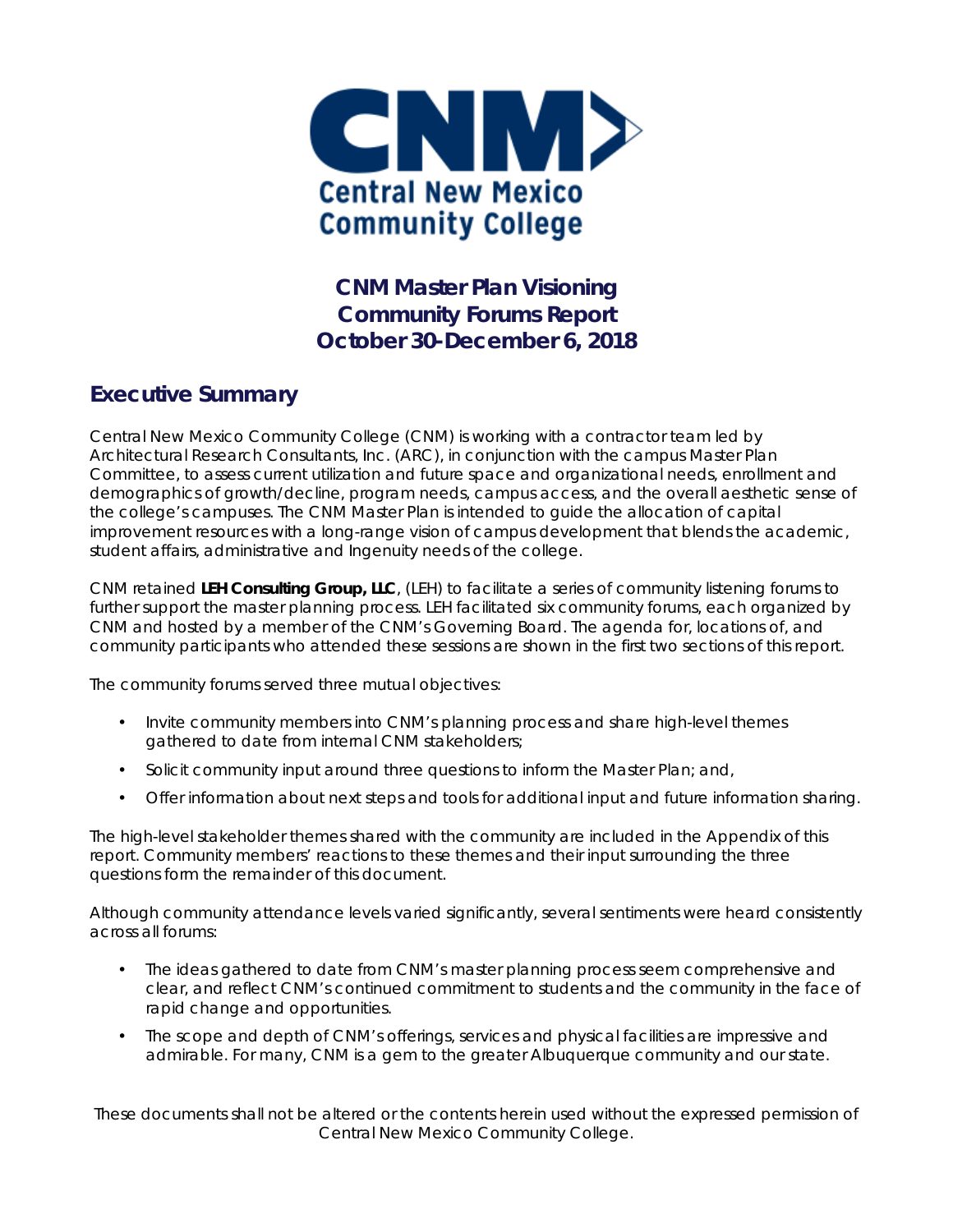- Yet CNM's excellence, depth, and value seem under communicated to and under appreciated by the general public, in particular where it matters most – among the student community and their families. "CNM is much more than people realize" was a consistent refrain in every forum.
- The need to engage students and their families early and continuously, from middle school through high school and beyond, is crucial to CNM's ability to deliver its full value to students and the community.
- To reach and serve generations of New Mexico students, CNM benefits from continuing strong partnerships and dual credit programs with Albuquerque Public Schools (APS) and with other New Mexico higher-education entities – thus, creating a "best of public education" value chain from middle school through post-secondary education for all students.
- To serve students of all kinds, CNM needs to balance educational programming (e.g., technical training with college-degreed curricula), delivery methods (e.g., cutting-edge online with high-quality class room learning), and flexible scheduling (e.g., for traditional and nontraditional students) in conjunction with smart use of all campus facilities to serve the community.
- CNM has the potential to be not just a great place for life-long learning, training and education, but also a place for people and organizations to come together to share information, problem solve, and create solutions to pressing problems and opportunities.
- CNM can exemplify the above role by partnering closely with the business (employer) community to anticipate and identify workforce skill needs and being the crucial place to produce the talent to meet those workforce demands.
- CNM must be continually focused on serving the local community while being mindful of the rapidly evolving nature of educational content, tools, and methods that require a broader, global perspective.

The upcoming strategic planning process will allow CNM to build on the themes described above and reflect on the continued relevance of the college's three-part framework (student success, community success, and organizational excellence and innovation) to guide institutional direction.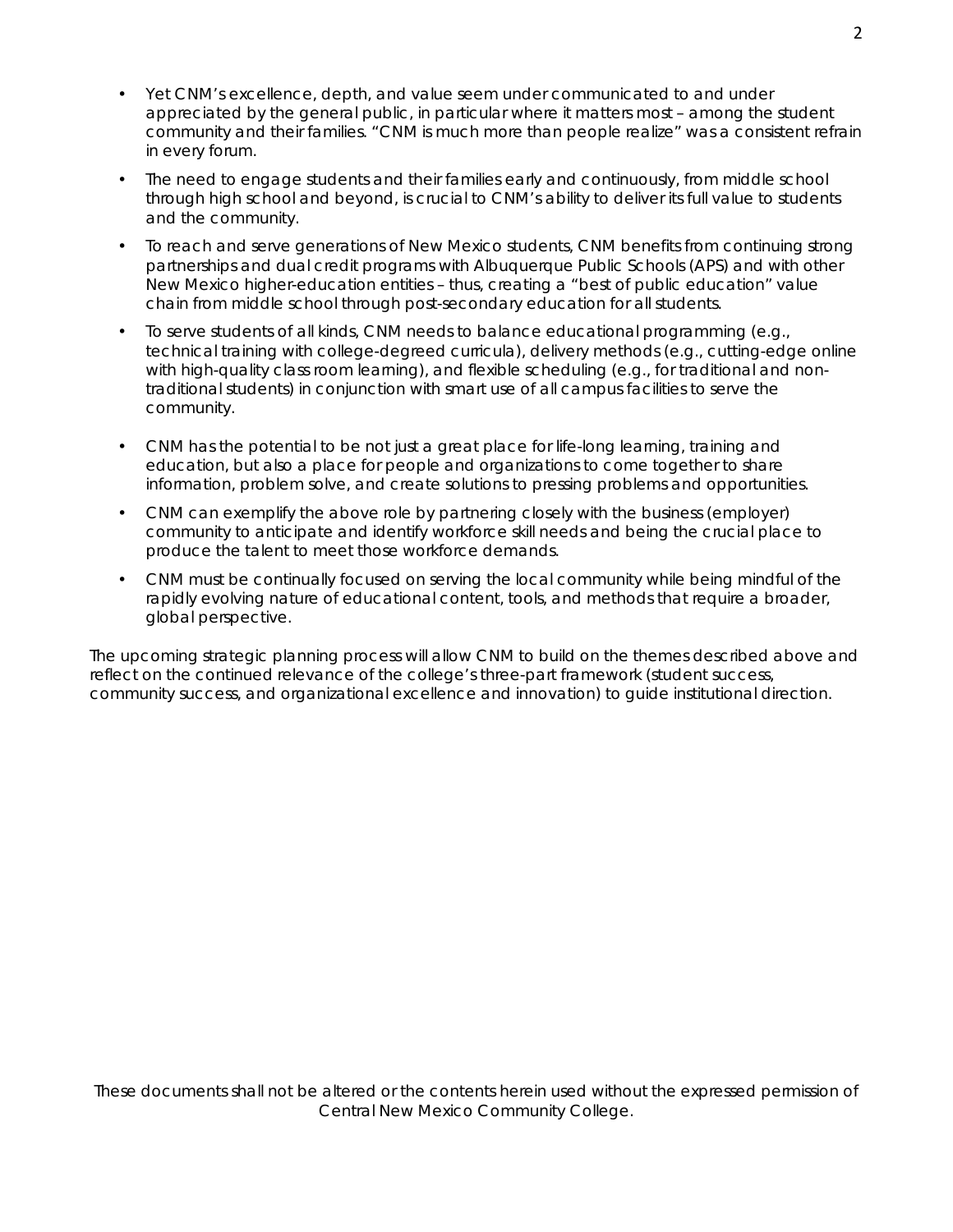# **Core Session Agenda**

## **CNM Community Forums October 30 – December 6, 2018**

| 5 minutes              | Welcoming Statement [CNM Board Member(s)]                                                                                                                                                                                                                                                                                                                                                                                                                                                                                                                                                              |
|------------------------|--------------------------------------------------------------------------------------------------------------------------------------------------------------------------------------------------------------------------------------------------------------------------------------------------------------------------------------------------------------------------------------------------------------------------------------------------------------------------------------------------------------------------------------------------------------------------------------------------------|
| 5 minutes              | Set context, introduce video then ARC and LEH [CNM Leader]                                                                                                                                                                                                                                                                                                                                                                                                                                                                                                                                             |
| 5-8 minutes            | Introductions. How we'll spend our time together [LEH]                                                                                                                                                                                                                                                                                                                                                                                                                                                                                                                                                 |
| 2 minutes              | Tell us a little about yourself [short anonymous paper survey]                                                                                                                                                                                                                                                                                                                                                                                                                                                                                                                                         |
| 15-20 minutes          | Walk-the-Wall: Post on the walls key themes to date from internal stakeholder<br>interviews and images of various campus sites. Invite participants to respond<br>to these themes through "walking the wall" and sharing any immediate<br>reactions using symbols on post-it notes:<br>^(like/thumbs up) !!(very important) ~(not sure I agree)<br>? (don't understand/have questions about)<br>Note: Invite participants to start at the themes portion. Display the mission,<br>vision, values and over-arching goals as well as the campus sites images to<br>the sides. Reference them as context. |
| 35-40 minutes*         | <b>Group Reflections [LEH]</b><br>What impressed you most about the themes you saw?<br>What do you think is the most urgent need or most exciting<br>opportunity for CNM to consider over the next 5-10 years in order to<br>be most valuable to the community, NM and beyond?<br>Currently what CNM campus facilities or spaces do you like most and<br>why?<br>What can CNM do to improve or increase your awareness of and<br>$\bullet$<br>participation in what CNM offers? [If short on time, this question may<br>be dropped.]                                                                   |
| 5 minutes              | What happens next and thanks [CNM]<br>Reference the Visioning the Master Plan webpage<br>Invite people to take the online survey                                                                                                                                                                                                                                                                                                                                                                                                                                                                       |
| 85-90 minutes<br>total | * Facilitation format and techniques may vary based on the number of<br>participants at each event.                                                                                                                                                                                                                                                                                                                                                                                                                                                                                                    |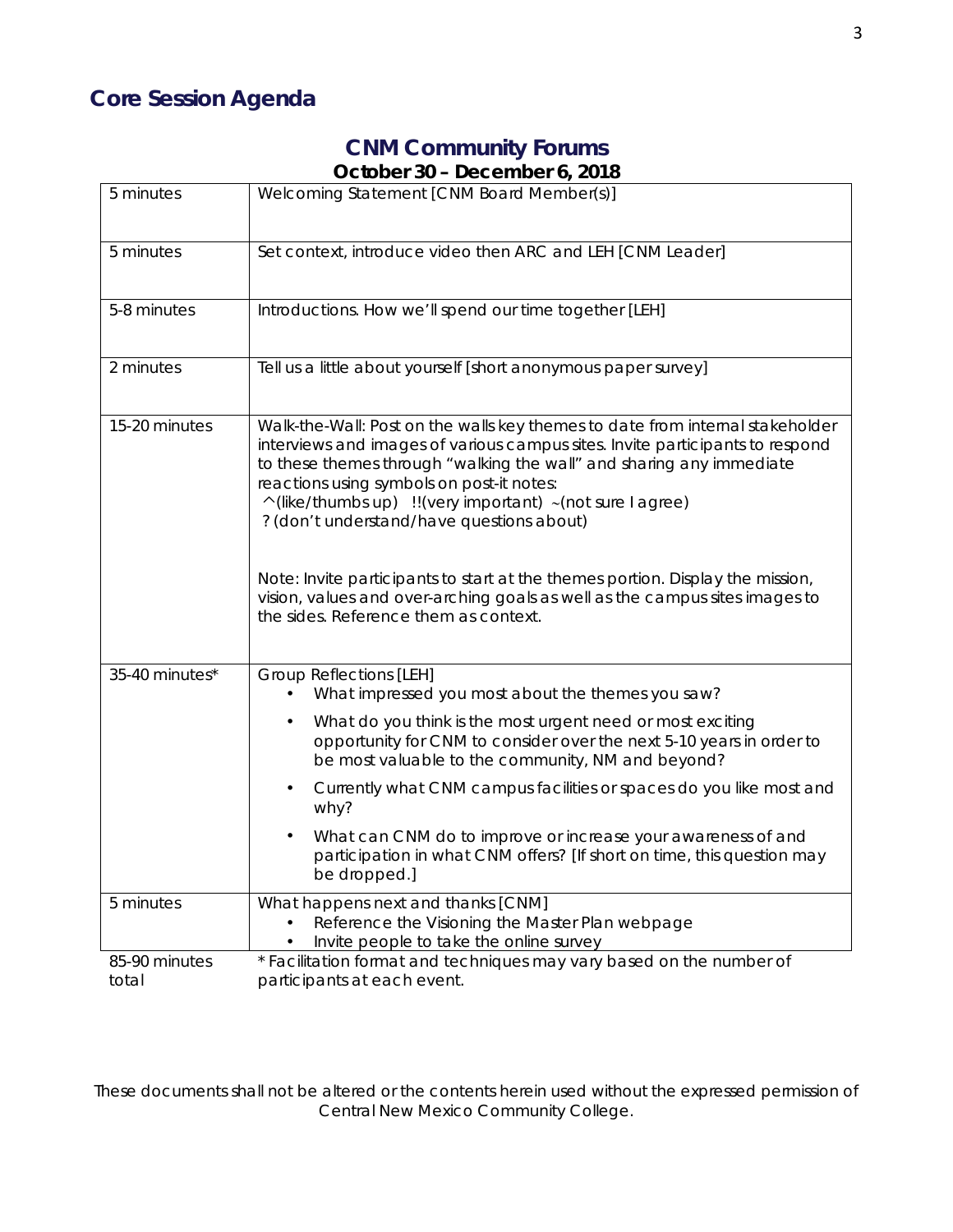# **Impressions on Themes to Date**

### *What Resonated Most with You?*

| Session                         | <b>Comments</b>                                                                                                                                                                                                                                                                                                                                                                                                                                                       |  |
|---------------------------------|-----------------------------------------------------------------------------------------------------------------------------------------------------------------------------------------------------------------------------------------------------------------------------------------------------------------------------------------------------------------------------------------------------------------------------------------------------------------------|--|
| 10/30/18                        | The ideas and scope of work reflected in these themes seem comprehensive.<br>$\bullet$                                                                                                                                                                                                                                                                                                                                                                                |  |
| CNM Main<br>Campus              | It's clear that CNM is student focused.<br>$\bullet$                                                                                                                                                                                                                                                                                                                                                                                                                  |  |
|                                 | These ideas seem professional, very forward-looking, mentioning more than once the need<br>$\bullet$<br>to find creative solutions to meet student/community needs and opportunities.                                                                                                                                                                                                                                                                                 |  |
|                                 | I'm impressed that CNM looks for ways to demonstrate its roots in the community.<br>$\bullet$                                                                                                                                                                                                                                                                                                                                                                         |  |
|                                 | With the changing economy changing skills is an issue; competition will be an issue.<br>$\bullet$<br>Community colleges are critical to fill that need. We have to start with supporting New<br>Mexico students where they are now.                                                                                                                                                                                                                                   |  |
|                                 | Amazon is looking for a few headquarter locations and there was never a discussion about<br>$\bullet$<br>Albuquerque. Anything CNM can do to make us more attractive would be helpful.                                                                                                                                                                                                                                                                                |  |
|                                 | Once people come to CNM they're raving fans. It's about getting people here. CNM<br>$\bullet$<br>responds to our community's needs with so much agility. More people need to know about<br>CNM.                                                                                                                                                                                                                                                                       |  |
| 11/05/18                        | A lot of exclamation points on posters - agreement on many of these themes.<br>$\bullet$                                                                                                                                                                                                                                                                                                                                                                              |  |
| Rio Rancho<br>Public<br>Schools | It seems to me, looking at the comments, that improvement is needed on CNM's community<br>$\bullet$<br>involvement and communication.                                                                                                                                                                                                                                                                                                                                 |  |
| (RRPS)<br><b>Building</b>       | For me, there doesn't seem to be enough emphasis on the technical and vocational side -<br>$\bullet$<br>we need that more than ever right now. Workers are aging out and we need a trained<br>workforce in technical trades.                                                                                                                                                                                                                                          |  |
|                                 | The partnership between the school district and dual credit - what can CNM and RRPS do to<br>$\bullet$<br>transition students?                                                                                                                                                                                                                                                                                                                                        |  |
|                                 | CNM has been a great partner with RRPS; we would like that to be evidenced in the<br>$\bullet$<br>document.                                                                                                                                                                                                                                                                                                                                                           |  |
| 11/15/18<br><b>CNM</b>          | I'm impressed with how much thought went into internal communication and how much has<br>$\bullet$<br>been done, as reflected in these themes.                                                                                                                                                                                                                                                                                                                        |  |
| Westside<br>Campus              | I appreciate the accessible language - it's easy to understand what's on these posters.<br>$\bullet$                                                                                                                                                                                                                                                                                                                                                                  |  |
|                                 | The scope of CNM is much larger than I thought, both academic and physical.<br>$\bullet$                                                                                                                                                                                                                                                                                                                                                                              |  |
|                                 | Some of these themes reflect what I was thinking thought about four years ago. CNM could<br>$\bullet$<br>better communicate what it does. I think the community may not realize all that CNM does<br>and may underestimate how many students CNM actually serves.                                                                                                                                                                                                     |  |
|                                 | I'm Interested to see how all the conversations got distilled into such neat themes. I like what<br>it grew into. I agree CNM does not do as good a job as it could communicating. I talk with<br>students at West Mesa and they do not want to go to CNM, they want to go to university.<br>High school students don't see CNM as the gem that it is. CNM is a great place to start,<br>without debt. We haven't reached deep enough to engage prospective students. |  |
|                                 | Enrolling in UNM can be overwhelming; I felt anonymous. It was so much easier at TVI. People<br>$\bullet$<br>took an interest in me. It was a much better experience for me compared to UNM.                                                                                                                                                                                                                                                                          |  |
|                                 | There are innovative ways of instructing at CNM. If more high school students could see the<br>$\bullet$<br>training environment that CNM offers, they would be interested in continuing their education<br>here. CNM should hang onto the vocational side of its tradition.                                                                                                                                                                                          |  |
| 11/27/18                        | $\bullet$<br>Good things are happening at CNM.                                                                                                                                                                                                                                                                                                                                                                                                                        |  |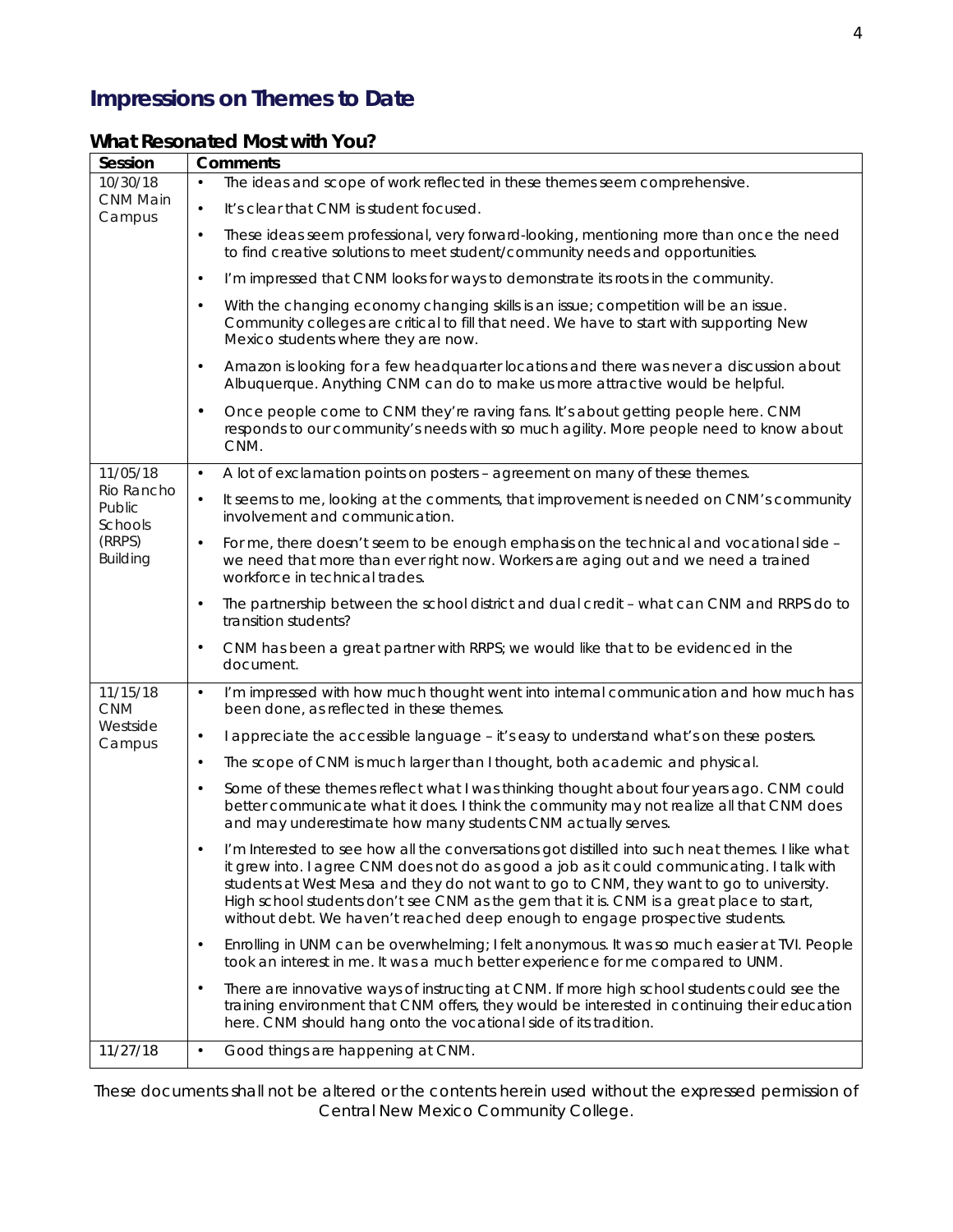| Rio Grande<br><b>High School</b>      | More things going at different campuses than I realized.<br>$\bullet$                                                    |
|---------------------------------------|--------------------------------------------------------------------------------------------------------------------------|
|                                       | CNM is forward thinking: engaging outwardly with the community, looking at the future.<br>$\bullet$                      |
|                                       | CNM is continually improving: seeking growth, more opportunities for students.<br>$\bullet$                              |
|                                       | I'm surprised how much I don't know. There's a lot going on at CNM.<br>$\bullet$                                         |
|                                       | CNM would benefit from more/better publicity; sometimes people still don't know.<br>$\bullet$                            |
|                                       | CNM seems to have a proactive approach to staying relevant and impactful.<br>$\bullet$                                   |
|                                       | "There's more to you" than we realize.<br>$\bullet$                                                                      |
| 11/28/18                              | I like the sentiment about alternative sources of revenue for CNM beside government.<br>$\bullet$                        |
| <b>CNM</b><br>Montoya                 | I recommend an effort to improve ADA (Americans with Disabilities Act) accessibility.<br>$\bullet$                       |
| Campus                                | I also recommend improving safety on roads to get to campus.<br>$\bullet$                                                |
|                                       | I like the emphasis on building relationships between CNM and other entities and on<br>$\bullet$<br>supporting students. |
|                                       | I appreciate that CNM is a values-based institution.<br>$\bullet$                                                        |
|                                       | The focus on helping students get jobs resonates with me.<br>$\bullet$                                                   |
|                                       | Putting students first came through clearly.<br>$\bullet$                                                                |
| 12/6/18                               | Content clearly worded, easy to understand.<br>$\bullet$                                                                 |
| Village of<br>$\mathsf{L}\mathsf{OS}$ | A lot in the themes about communication.<br>$\bullet$                                                                    |
| Ranchos<br>Municipal<br>Court         | I haven't heard one bad thing about CNM, but many people may not have much<br>$\bullet$<br>awareness about CNM.          |
|                                       | Although not called out in the themes, I know that CNM works closely with APS and 2+2<br>$\bullet$<br>programs.          |
|                                       | I was struck by CNM's being #1 for Hispanic and Native students.<br>$\bullet$                                            |
|                                       | CNM seems to be inclusive and supportive.<br>$\bullet$                                                                   |
|                                       | I appreciate the point about looking for funding sources outside of government.<br>$\bullet$                             |
|                                       | I was Interested in the opportunity for obtaining certain bachelor's degrees at CNM.<br>$\bullet$                        |
|                                       | I like the point about global presence. I went to Colombia as a CNM student!<br>$\bullet$                                |
|                                       | Need in NM for rural support and technical assistance.<br>$\bullet$                                                      |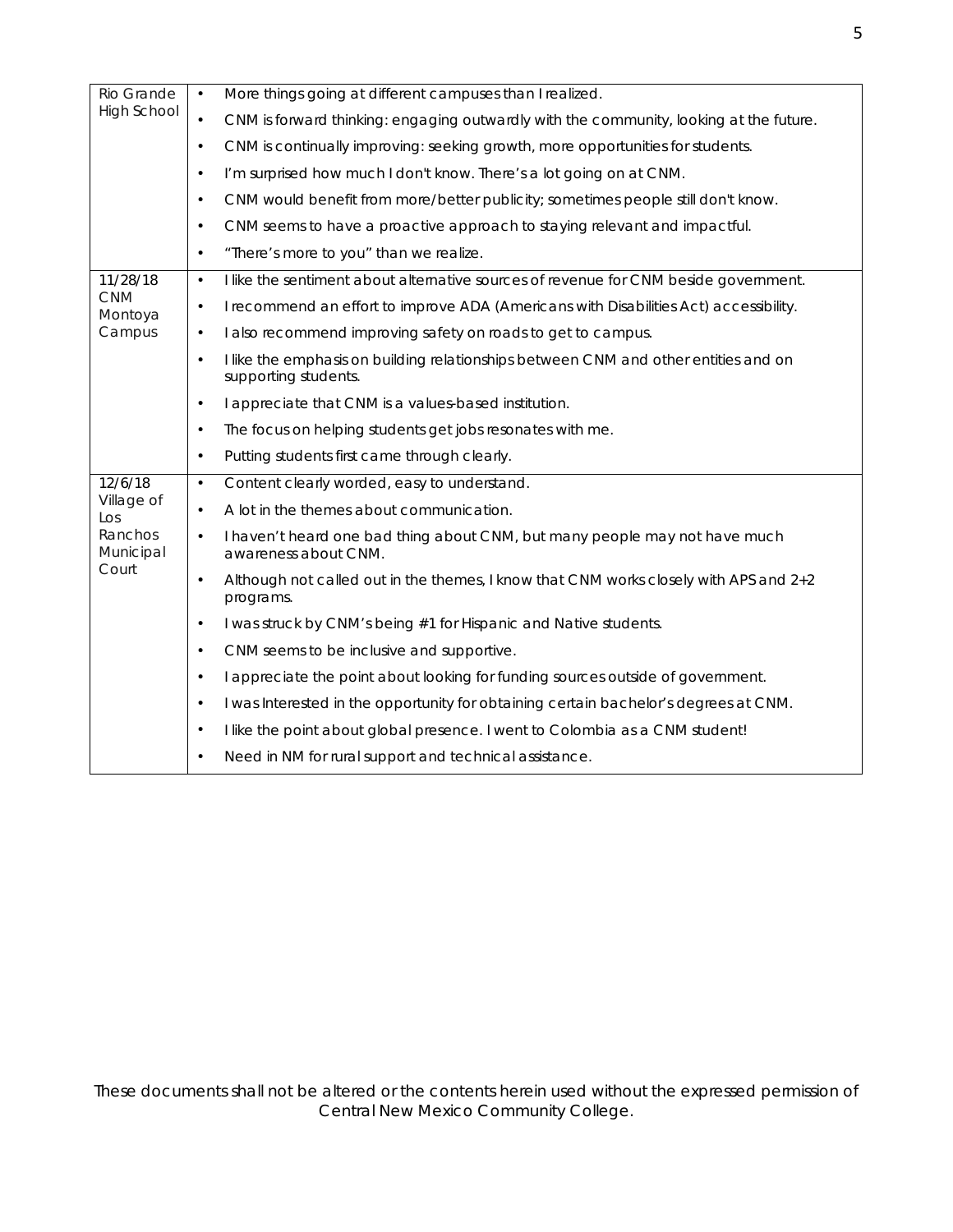### *Any Questions?*

| Session                                                        | <b>Comments</b>                                                                                                                                                                                                                                                                                                                                                                                                                                                                                                                                          |
|----------------------------------------------------------------|----------------------------------------------------------------------------------------------------------------------------------------------------------------------------------------------------------------------------------------------------------------------------------------------------------------------------------------------------------------------------------------------------------------------------------------------------------------------------------------------------------------------------------------------------------|
| 10/30/18<br><b>CNM Main</b><br>Campus                          | One of the posters says, "Meeting the needs of student situations." What I didn't see is what<br>$\bullet$<br>are we doing to invest in figuring out future needs? Things are changing at a pace that is<br>hard to keep up with. What is the crystal ball we're using to anticipate the needs of the<br>student of the future? Maybe that's the next step in this process?                                                                                                                                                                              |
| 11/05/18<br>Rio Rancho<br>Public<br>Schools<br><b>Building</b> | Important to advertise to and raise awareness of highs school students to what the real world<br>$\bullet$<br>demands in terms of skills and training and what CNM offers them. How are we going to<br>bridge high school and CNM?                                                                                                                                                                                                                                                                                                                       |
| 11/15/18<br><b>CNM</b><br>Westside<br>Campus                   | Anything in place in terms of career enrichment seminars for high schools?<br>$\bullet$<br>Answer: Some college days. We offer thousands of students to earn credit as they are in high<br>school (dual credit); have events where we invite school counselors from all over the state to<br>learn about programs and pathways; do outreach to Health Leadership HS; Career<br>Enrichment Center (CEC). Depending on the industry, we reach out in various ways. Dual<br>credit opportunities are growing, but there may not be much awareness about it. |
| 11/27/18                                                       | What does "deep level of commitment" mean?<br>$\bullet$                                                                                                                                                                                                                                                                                                                                                                                                                                                                                                  |
| Rio Grande<br><b>High School</b>                               | How could CNM offer more online and blended learning?<br>$\bullet$                                                                                                                                                                                                                                                                                                                                                                                                                                                                                       |
|                                                                | Why don't more students choose CNM for what it offers, considering its incredible price?<br>$\bullet$                                                                                                                                                                                                                                                                                                                                                                                                                                                    |
| 11/28/18<br><b>CNM</b><br>Montoya<br>Campus                    | None                                                                                                                                                                                                                                                                                                                                                                                                                                                                                                                                                     |
| 12/6/18                                                        | What is FUSE? Answer: Maker space.<br>$\bullet$                                                                                                                                                                                                                                                                                                                                                                                                                                                                                                          |
| Village of<br>LOS<br>Ranchos<br>Municipal<br>Court             | How does CNM work with universities in other states? Do CNM credits transfer to other<br>$\bullet$<br>schools? Answer: CNM credit hours do transfer.                                                                                                                                                                                                                                                                                                                                                                                                     |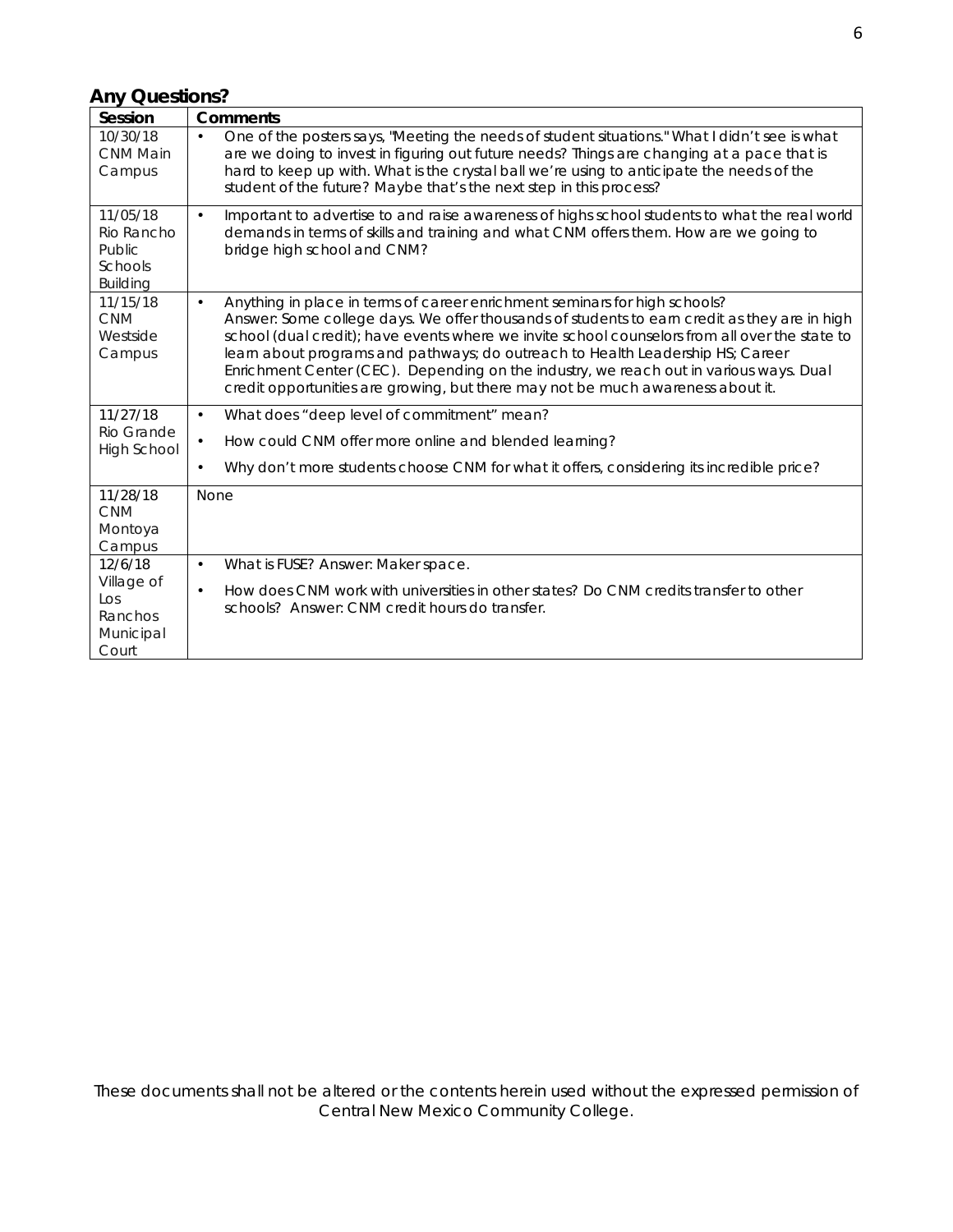### *Any Areas of Disagreement?*

| Session                                                     | <b>Comments</b>                                                               |
|-------------------------------------------------------------|-------------------------------------------------------------------------------|
| 10/30/18<br>CNM Main<br>Campus                              | None                                                                          |
| 11/05/18<br>Rio Rancho<br>Public Schools<br><b>Building</b> | Not too sure about global reach idea; we need to focus on our students in NM. |
| 11/15/18<br><b>CNM Westside</b><br>Campus                   | None                                                                          |
| 11/27/18<br>Rio Grande High<br>School                       | <b>None</b>                                                                   |
| 11/28/18<br>CNM Montoya<br>Campus                           | None                                                                          |
| 12/6/18<br>Village of Los<br>Ranchos<br>Municipal<br>Court  | None                                                                          |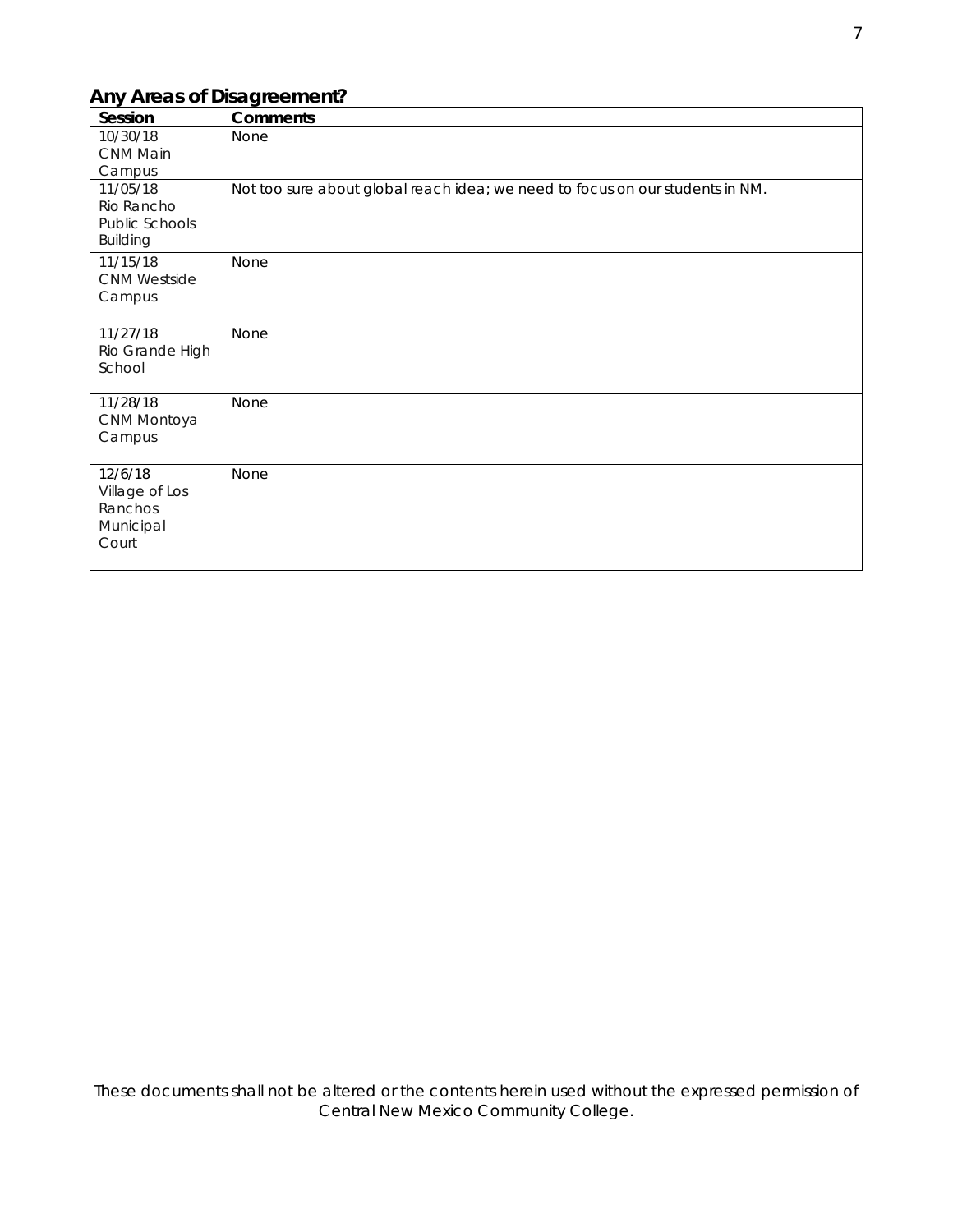## **Input: Most urgent need or most exciting opportunity for CNM to consider over the next 5 to 10 years?**

| Session                               | <b>Comments</b>                                                                                                                                                                                                                                                                                                                                                                                                                                                                                                                                                  |  |
|---------------------------------------|------------------------------------------------------------------------------------------------------------------------------------------------------------------------------------------------------------------------------------------------------------------------------------------------------------------------------------------------------------------------------------------------------------------------------------------------------------------------------------------------------------------------------------------------------------------|--|
| 10/30/18<br><b>CNM Main</b><br>Campus | We need to educate NM's population at a fundamental level. I moved here 16 years ago,<br>thought I saw an upswing but then the recession knocked it out. Having a tech corridor<br>along Central is crucial. Albuquerque can be what it could have been when Microsoft<br>started here. We can be a key tech leader and UNM and CNM should partner along Central<br>to see that happens.                                                                                                                                                                         |  |
|                                       | Basic adult education (GED) that includes media literacy, civics, etc., is important. We can<br>expand technology education and reach, but we also have to pay attention to what's<br>going on around us and address education at the foundational level.                                                                                                                                                                                                                                                                                                        |  |
|                                       | Flexibility in CNM's offerings (content and delivery). We've done some of that - for example,<br>$\bullet$<br>offering shorter programs and other specialty options for training.                                                                                                                                                                                                                                                                                                                                                                                |  |
|                                       | Be a player in education reform. CNM may not ever have to be involved in early childhood,<br>$\bullet$<br>but I think we have to be involved in helping others understand how to reform education.<br>We need to understand how to support the different ways people learn (vs. focusing on just<br>what and how we like to teach). As a business person, it's my experience that educators will<br>teach what they think you need to learn. CNM can help people develop the skill to<br>continually learn and adapt. This is what people need to be successful. |  |
|                                       | Look far into the future and geographically to explore possibilities (outside NM and beyond<br>$\bullet$<br>the industries that are here now). How can we anticipate what's coming?                                                                                                                                                                                                                                                                                                                                                                              |  |
|                                       | Beyond being a place to educate and learn, CNM can also be a place where people and<br>$\bullet$<br>the community come together to help solve issues in NM such as water.                                                                                                                                                                                                                                                                                                                                                                                        |  |
|                                       | I wrote the word "ready." Automation will do away with many jobs and have significant<br>$\bullet$<br>impact to NM. What role can CNM play? How can CNM help NM be ready?                                                                                                                                                                                                                                                                                                                                                                                        |  |
|                                       | Do we understand our community and what our needs are systematically? CNM's "police<br>$\bullet$<br>academy" is an example of CNM playing a role in addressing systemic community<br>problems. More of this creative and responsive approach is what's needed to connect the<br>dots between needs and solutions.                                                                                                                                                                                                                                                |  |
| 11/05/18<br>Rio Rancho                | It would be helpful if CNM and APS high schools partner more closely on curriculum and<br>$\bullet$<br>vocational programs so we can encourage students to attend more vocational training.                                                                                                                                                                                                                                                                                                                                                                      |  |
| Public<br>Schools                     | Develop a panel or board that works together to develop continuity and integration<br>$\circ$                                                                                                                                                                                                                                                                                                                                                                                                                                                                    |  |
| <b>Building</b>                       | Strong partnership between high schools and CNM on vocational side as well as higher<br>$\bullet$<br>education side - e.g., dual credit.                                                                                                                                                                                                                                                                                                                                                                                                                         |  |
|                                       | For example, a class in high school such as statistics where the math teacher might<br>$\circ$<br>be a CNM teacher.                                                                                                                                                                                                                                                                                                                                                                                                                                              |  |
|                                       | We have to be very attentive to Career and Technical Education because bar is<br>O<br>much higher now - for example, preparing students for automotive technology                                                                                                                                                                                                                                                                                                                                                                                                |  |
|                                       | Students who tend to have an idea where they want to go tend to do better, so the<br>$\circ$<br>more informed high school students are about the bigger world the more prepared<br>they will be to choose CNM.                                                                                                                                                                                                                                                                                                                                                   |  |
|                                       | I see some segmentation suggested in these themes (e.g., references to indigenous and<br>Hispanic student populations) and worry about it. CNM should be seen as a place to go for<br>everyone in New Mexico.                                                                                                                                                                                                                                                                                                                                                    |  |
|                                       | They should be everybody's stop.<br>$\circ$                                                                                                                                                                                                                                                                                                                                                                                                                                                                                                                      |  |
|                                       | The more we can get our kids in high school acquainted with CNM the better.<br>$\circ$                                                                                                                                                                                                                                                                                                                                                                                                                                                                           |  |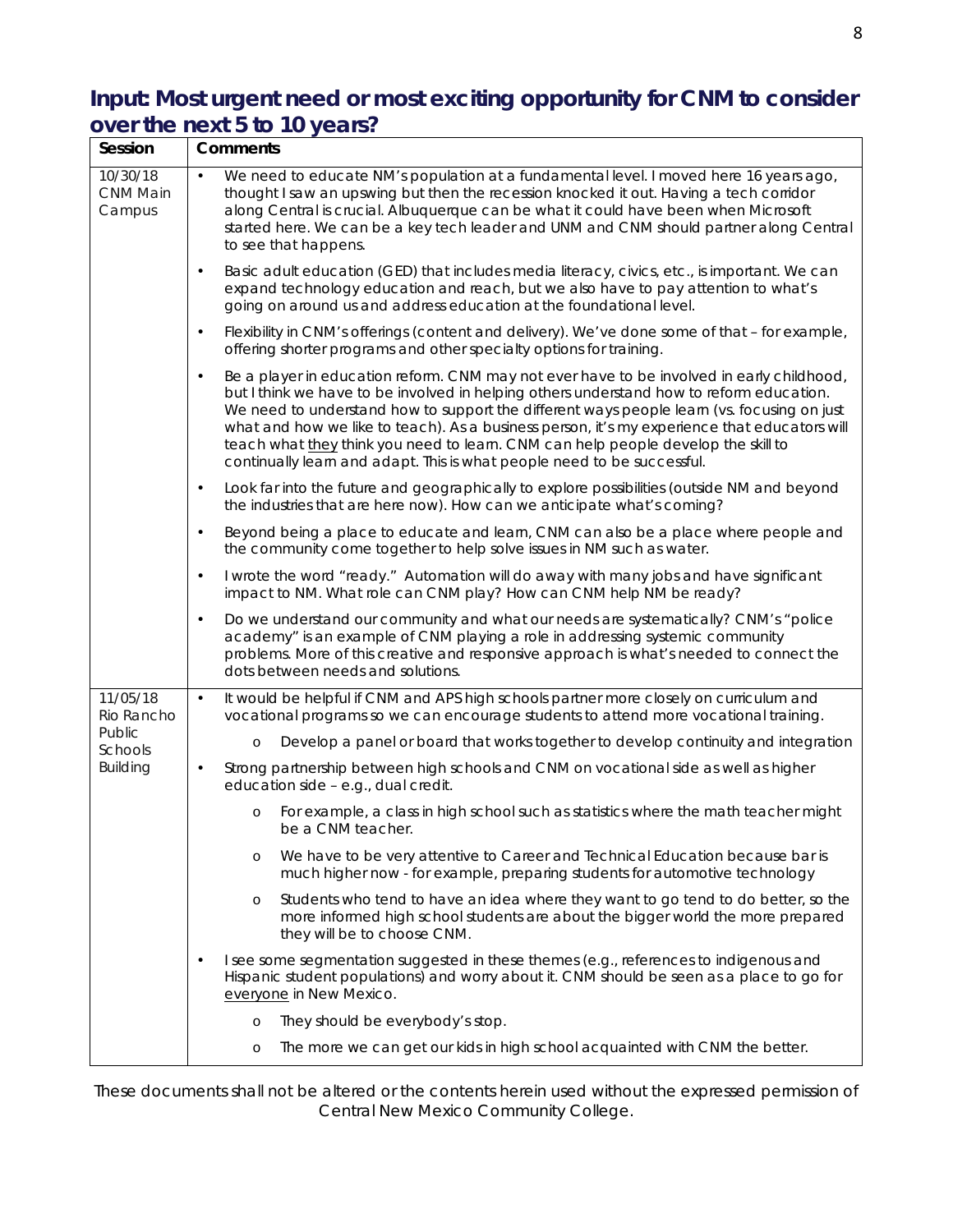|                        | It's again about communication and awareness; connecting everyone and informing them<br>of what's possible through CNM.                                                                                                                                                                                                               |
|------------------------|---------------------------------------------------------------------------------------------------------------------------------------------------------------------------------------------------------------------------------------------------------------------------------------------------------------------------------------|
|                        | The focus has been on high school, but what about non-traditional students (where the<br>$\bullet$<br>average age is 30)?                                                                                                                                                                                                             |
|                        | Millennials will need to be retrained again and again. Continual learning is critically<br>$\bullet$<br>important.                                                                                                                                                                                                                    |
|                        | What do we do when students leave New Mexico? How do we keep students at home? We<br>$\bullet$<br>could do a better job connecting these students to New Mexico employers.                                                                                                                                                            |
|                        | Promote programs for lifelong learning that address students of all ages.<br>$\bullet$                                                                                                                                                                                                                                                |
|                        | Provide more vocational-tech courses. We'll always need mechanics, cooks, etc.<br>$\bullet$                                                                                                                                                                                                                                           |
|                        | Expansion of health programs.<br>$\bullet$                                                                                                                                                                                                                                                                                            |
|                        | More opportunities on the Westside (protect our workforce in New Mexico).<br>$\bullet$                                                                                                                                                                                                                                                |
| 11/15/18               | <b>Urgent Needs:</b>                                                                                                                                                                                                                                                                                                                  |
| <b>CNM</b><br>Westside | Make pathway from associate degrees to bachelor's degrees more feasible.<br>$\bullet$                                                                                                                                                                                                                                                 |
| Campus                 | You want as many points as possible out there to connect community back to CNM. CNM<br>$\bullet$<br>maybe at a disadvantage in terms of public awareness and pull without any sports. Find<br>ways and programs to invite people in and engage them in what CNM offers.                                                               |
|                        | Get out there with more marketing - mail ads to houses to reach parents and family<br>$\bullet$<br>members.                                                                                                                                                                                                                           |
|                        | Many New Mexico high school students are not ready to enter university. Speak to issues that<br>$\bullet$<br>are top of mind for people.                                                                                                                                                                                              |
|                        | CNM is doing a better job with communication during past two to three years; I'm seeing<br>$\bullet$<br>more ads for CNM.                                                                                                                                                                                                             |
|                        | If something is put out on CNM, ensure you follow up and offer ways to tap in once<br>$\bullet$<br>announced. If I don't have resources to find out, I'm going to forget.                                                                                                                                                             |
|                        | How do staff members find out about cool things?<br>$\bullet$                                                                                                                                                                                                                                                                         |
|                        | With aging population, we need more end-of-life care and healthcare for the elderly. If I<br>$\bullet$<br>have to make a decision about a nursing home for my mom who do I talk with - maybe<br>CNM knows about different providers.                                                                                                  |
|                        | Opportunities:                                                                                                                                                                                                                                                                                                                        |
|                        | With Netflix coming, the CNM film program could grow. This is a good opportunity to<br>promote how CNM can connect. I'm impressed by the range of academic offerings and<br>learning pathways. You want to stay on top of what's coming out and developing. UNM<br>won't necessarily be responsive to burgeoning fields, but CNM can. |
|                        | Transitioning CNM to be able to offer bachelor's degrees and advanced degrees.<br>$\bullet$                                                                                                                                                                                                                                           |
|                        | We have space to do community clinics, use our students, and prove great opportunity.<br>$\bullet$                                                                                                                                                                                                                                    |
|                        | I got interested in script writing for movies, there's a class only for theater this semester, then<br>$\bullet$<br>next semester it will be for movies. This offering seems very relevant given our growing film<br>industry.                                                                                                        |
|                        | Culinary Arts Bistro - ways for people to get involved; I work here and I didn't know about it.<br>$\bullet$                                                                                                                                                                                                                          |
|                        | Serve as hub or host for providers of services to the community. For example: donate<br>$\bullet$<br>walkers, crutches, and other equipment that is passed along. Can I get a form from CNM to<br>donate materials and package the learning into digital badging or certificate?                                                      |
|                        |                                                                                                                                                                                                                                                                                                                                       |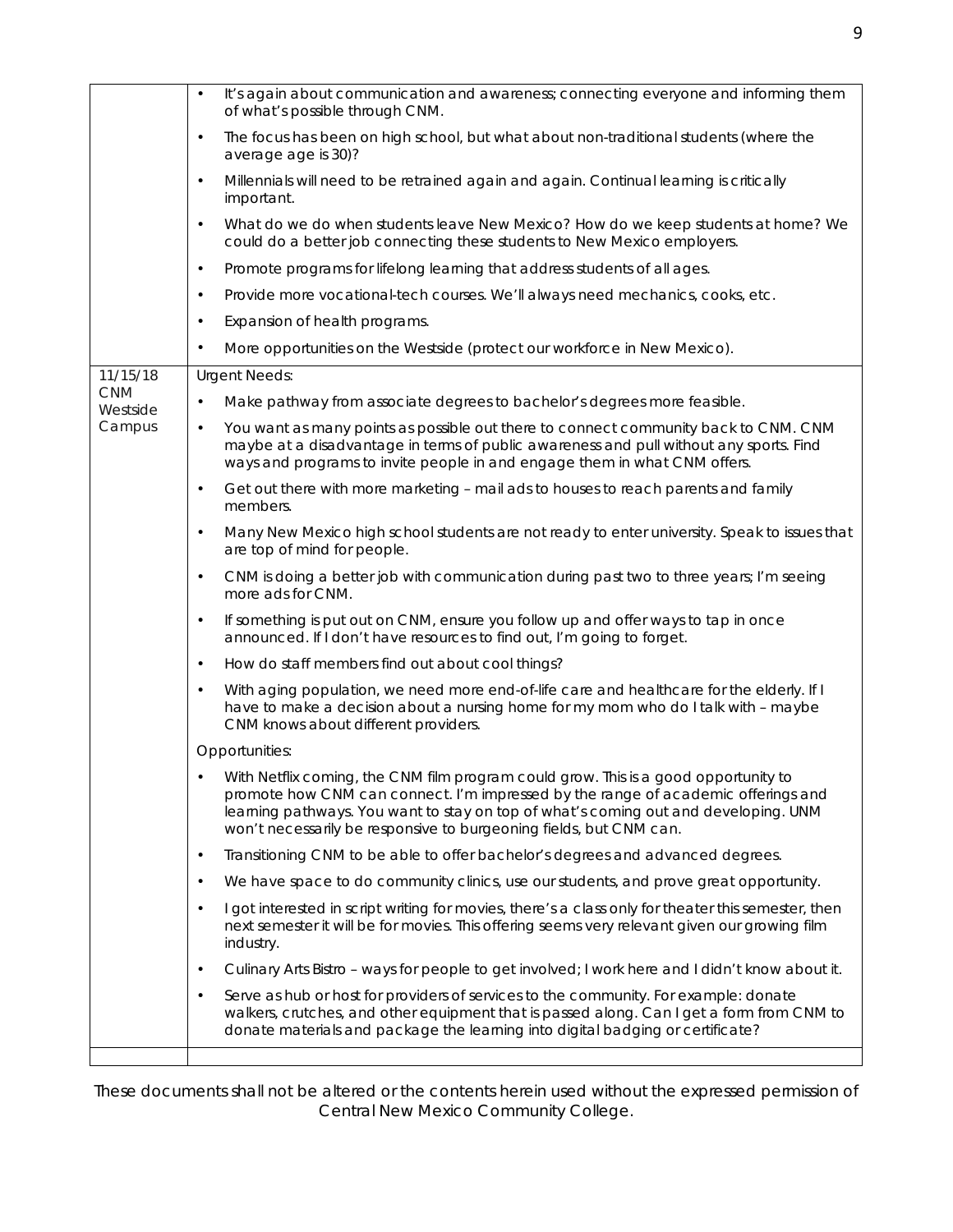| 11/27/18<br>Rio Grande<br><b>High School</b> | Provide and advertise opportunities in;<br>Healthcare,<br>$\circ$<br>Teacher professional development, especially in special education,<br>$\circ$<br>The "trades" - technical training, programs and certificates, not just college degrees.                                                                                                                                      |
|----------------------------------------------|------------------------------------------------------------------------------------------------------------------------------------------------------------------------------------------------------------------------------------------------------------------------------------------------------------------------------------------------------------------------------------|
|                                              | $\circ$<br>Most urgent right now: strengthen CNM's partnership with APS to align technical education<br>$\bullet$<br>so the transition for students from APS to CNM and/or UNM is logical and meaningful. Align<br>CTE with APS-CNM-UNM for all students.                                                                                                                          |
|                                              | Outreach should begin in middle school so students start learning about career options.<br>$\bullet$                                                                                                                                                                                                                                                                               |
|                                              | Provide all students with real world exposure and learning opportunities: classes, experience,<br>$\bullet$<br>practice for every student in areas that interest them. They may end up not getting a<br>certificate or degree, but they will get a feel for the real world. In the middle school, kids<br>have no clue. They want to know but don't have opportunity for exposure. |
|                                              | As an older student, I see that younger kids don't have a clue. They need more exposure,<br>$\bullet$<br>mentoring and counseling on what's needed, what's available and what they can do to<br>prepare for the job market.                                                                                                                                                        |
|                                              | Increase publicity about dual credit program. Offer more field trips to CNM for high school<br>$\bullet$<br>students - show, inspire the younger kids to dream to reach for something.                                                                                                                                                                                             |
|                                              | While bachelor's degrees for high-demand jobs are important, so is training for the trades-<br>$\bullet$<br>this is an urgent need.                                                                                                                                                                                                                                                |
|                                              | Bring into CNM the adult population and those who are changing careers. Offer them skills<br>$\bullet$<br>and education to make the shifts.                                                                                                                                                                                                                                        |
|                                              | I wonder if CNM might need to focus locally vs. trying to extend its reach statewide,<br>$\bullet$<br>nationally, or internationally? One can't do everything with finite resources.                                                                                                                                                                                               |
|                                              | Partnering on our infrastructure so CNM's physical assets can be used by the community too<br>$\bullet$<br>- e.g., by students and families after class hours.                                                                                                                                                                                                                     |
| 11/28/18<br><b>CNM</b>                       | Improve ADA (American with Disabilities Act) accessibility to serve broader audience (e.g.<br>$\bullet$<br>Braille on different parts of campus).                                                                                                                                                                                                                                  |
| Montoya<br>Campus                            | Be mindful of ADA in digital spaces, too (e.g., web design, digital presence, online delivery,<br>$\bullet$<br>$etc.$ ).                                                                                                                                                                                                                                                           |
|                                              | Emphasize review and improvement of access for all students.<br>$\bullet$                                                                                                                                                                                                                                                                                                          |
|                                              | Possible expansion east (Edgewood) and partnership with school district and superintendent.<br>$\bullet$                                                                                                                                                                                                                                                                           |
|                                              | Workforce partnerships - skill building in response to industry needs.                                                                                                                                                                                                                                                                                                             |
|                                              | Dual credit with surrounding high schools.                                                                                                                                                                                                                                                                                                                                         |
|                                              | Meet industry opportunities/demand for CGI animation and voice acting.<br>$\bullet$                                                                                                                                                                                                                                                                                                |
|                                              | Install traffic signal at Juan Tabo for Montoya campus.<br>$\bullet$                                                                                                                                                                                                                                                                                                               |
| 12/6/18                                      | There's continuing need in NM for rural support and technical assistance.<br>$\bullet$                                                                                                                                                                                                                                                                                             |
| Village of<br>Los                            | Important to stay on the forefront of on-line classes and blended learning.<br>$\bullet$                                                                                                                                                                                                                                                                                           |
| Ranchos<br>Municipal<br>Court                | Connect with high school students during freshmen, sophomore, junior and senior year to<br>$\bullet$<br>recruit to CNM and dual enrollment.                                                                                                                                                                                                                                        |
|                                              | CNM provides important support for students during first two years of higher education.<br>$\bullet$                                                                                                                                                                                                                                                                               |
|                                              | Get the message about CNM's value out into community. Consider dedicating people and<br>$\bullet$<br>resources to this function.                                                                                                                                                                                                                                                   |
|                                              | Offer more education and training around block chain and growing technology.<br>$\bullet$                                                                                                                                                                                                                                                                                          |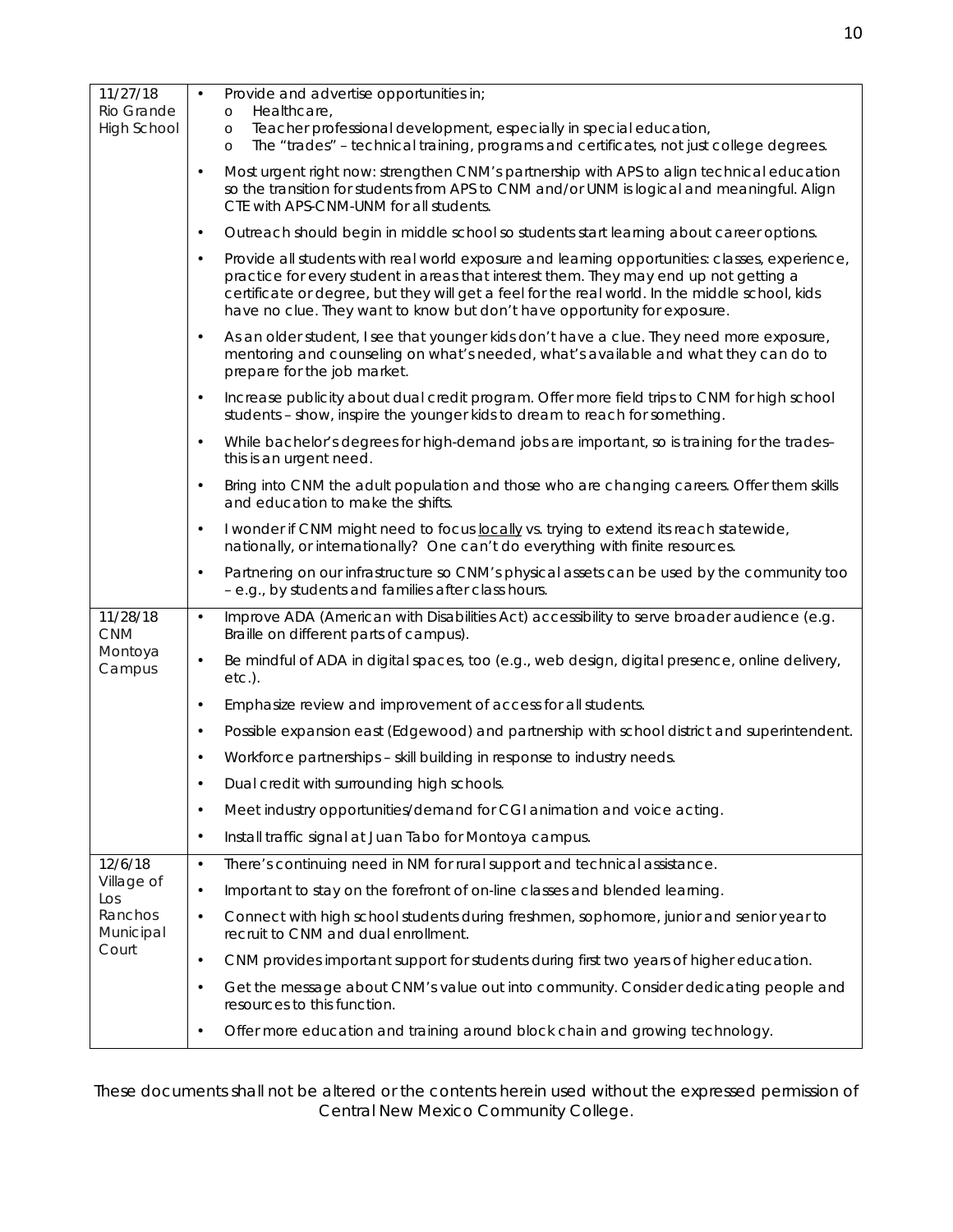|  | Students in high school should be a focus for CNM. Regularly visit high schools with<br>informative videos and presentations starting in the students' freshman year. |
|--|-----------------------------------------------------------------------------------------------------------------------------------------------------------------------|
|  |                                                                                                                                                                       |
|  |                                                                                                                                                                       |
|  |                                                                                                                                                                       |
|  |                                                                                                                                                                       |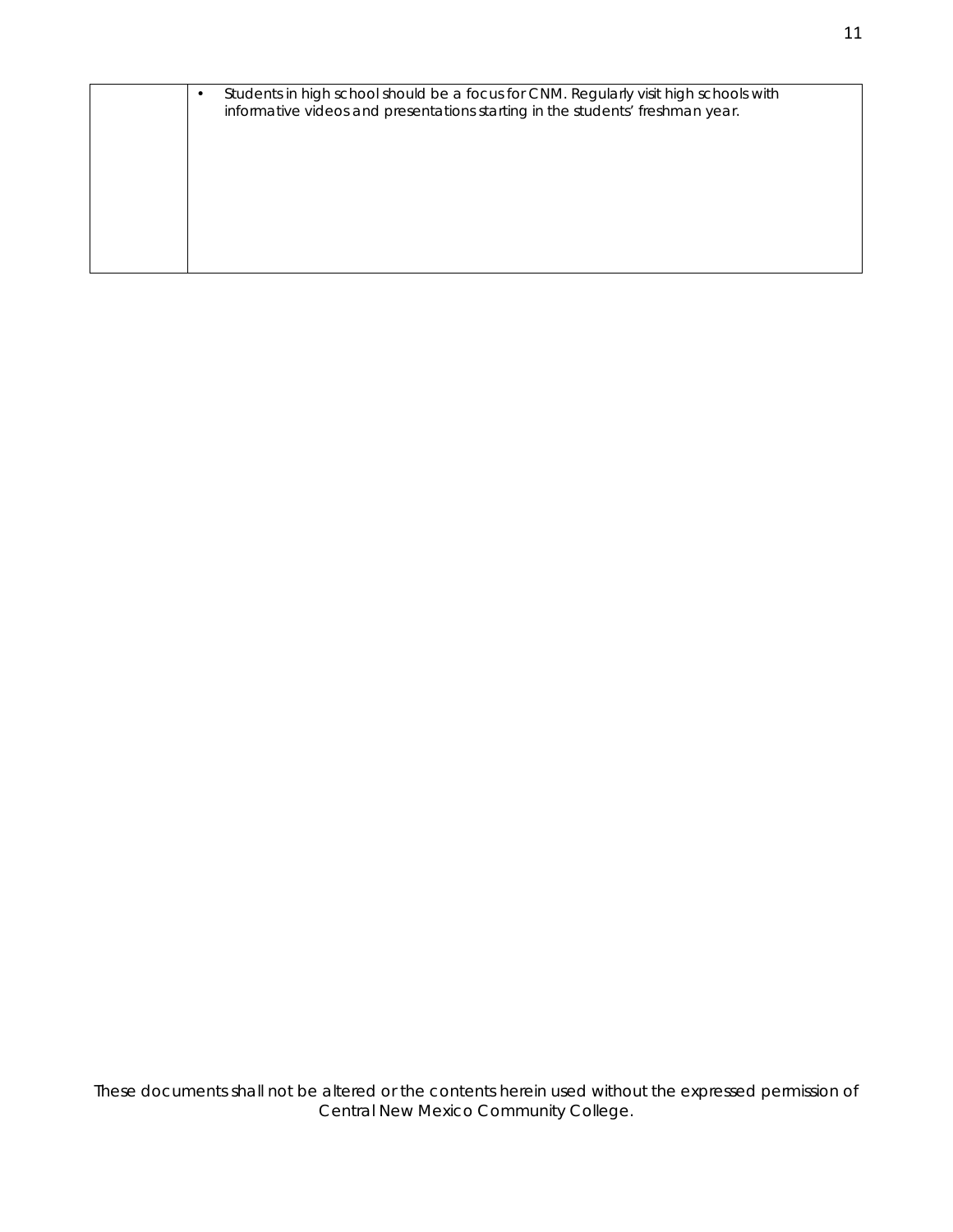# **Input: What CNM campus facilities or spaces do you like most and why?**

| Session                               | <b>Comments</b>                                                                                                                                                                                                                                                                      |  |
|---------------------------------------|--------------------------------------------------------------------------------------------------------------------------------------------------------------------------------------------------------------------------------------------------------------------------------------|--|
| 10/30/18<br><b>CNM Main</b><br>Campus | Montoya Campus renovations - I like what we're doing there and how it's drawing people<br>into that space. The presence of the cosmetology and health services programs is helpful;<br>it's bringing life into that community. I have family who became believers once they visited. |  |
|                                       | The new Smith Brasher building is great because of the student interaction. Students go to<br>$\bullet$<br>class and then hang out in these great spaces.                                                                                                                            |  |
|                                       | The Bistro, it would be great if neighborhood associations could come and witness what<br>$\bullet$<br>students are experiencing in that space.                                                                                                                                      |  |
|                                       | Native American Career Academy (NACA)/College and Career High School (CCHS)<br>$\bullet$<br>building under construction is a place that showcase collaboration and out-of-the-box<br>thinking, where we have high schoolers on campus.                                               |  |
| 11/05/18                              | For our students, it's about proximity to the school.<br>$\bullet$                                                                                                                                                                                                                   |  |
| Rio Rancho<br>Public<br>Schools       | Proximity, functionality and convenience. Some students have to go to four or five<br>$\bullet$<br>campuses to get 15 hours; that's very inconvenient and challenging.                                                                                                               |  |
| <b>Building</b>                       | My students like the Montoya campus because it's centralized, with a wide range of<br>$\bullet$<br>curriculum. Seems like more classes are available there.                                                                                                                          |  |
|                                       | As a parent, I only know about Montoya campus by the sign I seen when I drive by on<br>$\bullet$<br>Montgomery. I live in Rio Rancho for seven years and didn't know about that campus.                                                                                              |  |
|                                       | Many people have no idea about some of CNM's locations. This underscores the need to<br>$\bullet$<br>increase CNM's involvement and communication with communities and residents.                                                                                                    |  |
|                                       | The thing I hear from parents is that more career technical education (CTE) comes to the<br>$\bullet$<br>Westside. Central campus is getting harder to get to due increased traffic. If there could be<br>health professionals training offered on the Westside that would be great. |  |
|                                       | Rio Rancho - it's the only one I have visited<br>$\bullet$                                                                                                                                                                                                                           |  |
|                                       | Westside campus - beautiful spaces, lots of parking, easy to get to.<br>$\bullet$                                                                                                                                                                                                    |  |
|                                       | Rio Rancho and Westside - access is so important. Maybe offer new programs that aren't<br>$\bullet$<br>duplicated at the other campuses. We so appreciate CNM!                                                                                                                       |  |
| 11/15/18                              | I'm impressed by CNM. Have never seen a community college so well maintained.<br>$\bullet$                                                                                                                                                                                           |  |
| <b>CNM</b><br>Westside                | So impressed by architecture, design and space; user-centered.<br>$\bullet$                                                                                                                                                                                                          |  |
| Campus                                | I like how large the main campus is and all the facilities there. CNM is the best kept secret in<br>$\bullet$<br>Albuquerque.                                                                                                                                                        |  |
|                                       | Maybe ask a TV station to donate an advertisement to both students and parents - e.g.,<br>"Do you know what CNM has to offer you?"                                                                                                                                                   |  |
|                                       | We would love to have some footage of our labs and facilities to showcase what we do.<br>$\bullet$                                                                                                                                                                                   |  |
|                                       | Promote what we have and what we do; graduating students to step into real life career.<br>$\bullet$                                                                                                                                                                                 |  |
|                                       | The future needs skill-based education instead of just degrees; let's apply the concept to<br>$\bullet$<br>nursing - extend to bachelor of science degree in nursing (BSN).                                                                                                          |  |
|                                       | Partner with businesses to develop the future workforce. Create advocates for CNM within<br>$\bullet$<br>the business community; a lot of professionals are eager to guide and mentor students.                                                                                      |  |
| 11/27/18<br>Rio Grande                | Transportation is a problem. For many students, it's a challenge to get a campus. Public<br>$\bullet$<br>transportation very important.                                                                                                                                              |  |
| <b>High School</b>                    | Parking is horrendous. There are days when you don't find parking at main campus.<br>$\bullet$                                                                                                                                                                                       |  |
|                                       | I like the South Valley campus. Free parking! It's a family-oriented place, a well-kept secret.<br>$\bullet$                                                                                                                                                                         |  |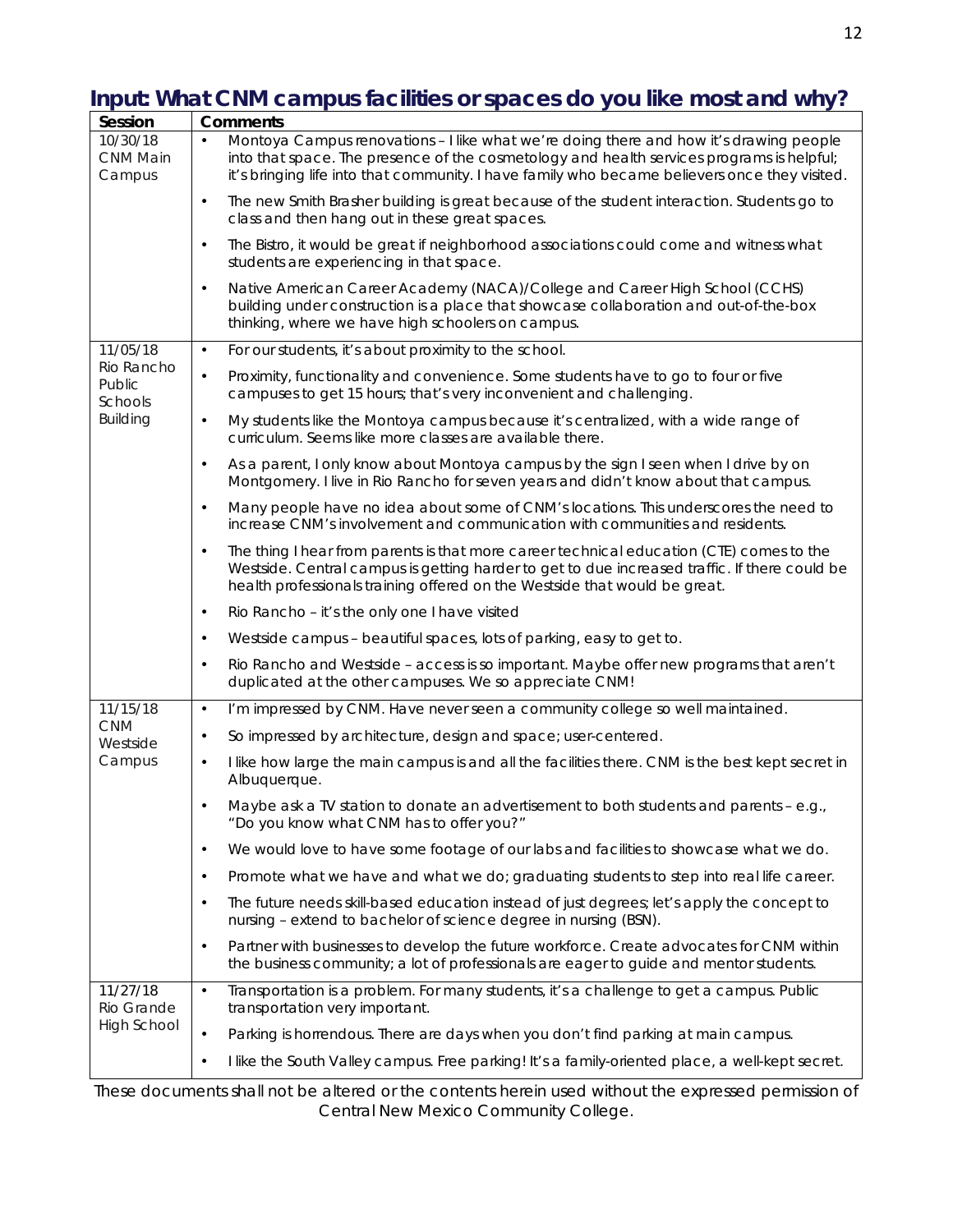|                                                            | $\bullet$ | The South Valley campus is really good. On the bad side: it's a campus that cannot grow.<br>We need to get real on whether it can get bigger. Transportation to other campuses is<br>rough for South Valley students. |
|------------------------------------------------------------|-----------|-----------------------------------------------------------------------------------------------------------------------------------------------------------------------------------------------------------------------|
|                                                            |           | CCHS and the new building - great resource to advertise.                                                                                                                                                              |
|                                                            |           | Be thinking about blended virtual/physical campus concept for the future.                                                                                                                                             |
|                                                            | $\bullet$ | Promote the "South Valley Campus" (its uniqueness, location, programs, etc.).                                                                                                                                         |
| 11/28/18                                                   | $\bullet$ | Montoya - I like its proximity, class selection, availability of free parking.                                                                                                                                        |
| <b>CNM</b><br>Montoya                                      | ٠         | I like this campus' open spaces surrounded by nature.                                                                                                                                                                 |
| Campus                                                     |           | I like the new buildings with natural light, views of mountains and city.                                                                                                                                             |
|                                                            |           | Building L is a great example of re-using the components of a previous building.                                                                                                                                      |
|                                                            |           | Great signage -- user-oriented, functional, creative, and effective.                                                                                                                                                  |
| 12/6/18<br>Village of<br>Los Ranchos<br>Municipal<br>Court | $\bullet$ | Buildings need to be flexible, agile, and forward-thinking to adapt to evolving needs.                                                                                                                                |
|                                                            |           | CNM could use an amphitheater.                                                                                                                                                                                        |
|                                                            | $\bullet$ | Integrate "maker-space" design into the rest of UNM – what might that look like?                                                                                                                                      |
|                                                            |           | I like the main campus. Its location is easy to get to and most buildings are renovated with<br>the latest technology.                                                                                                |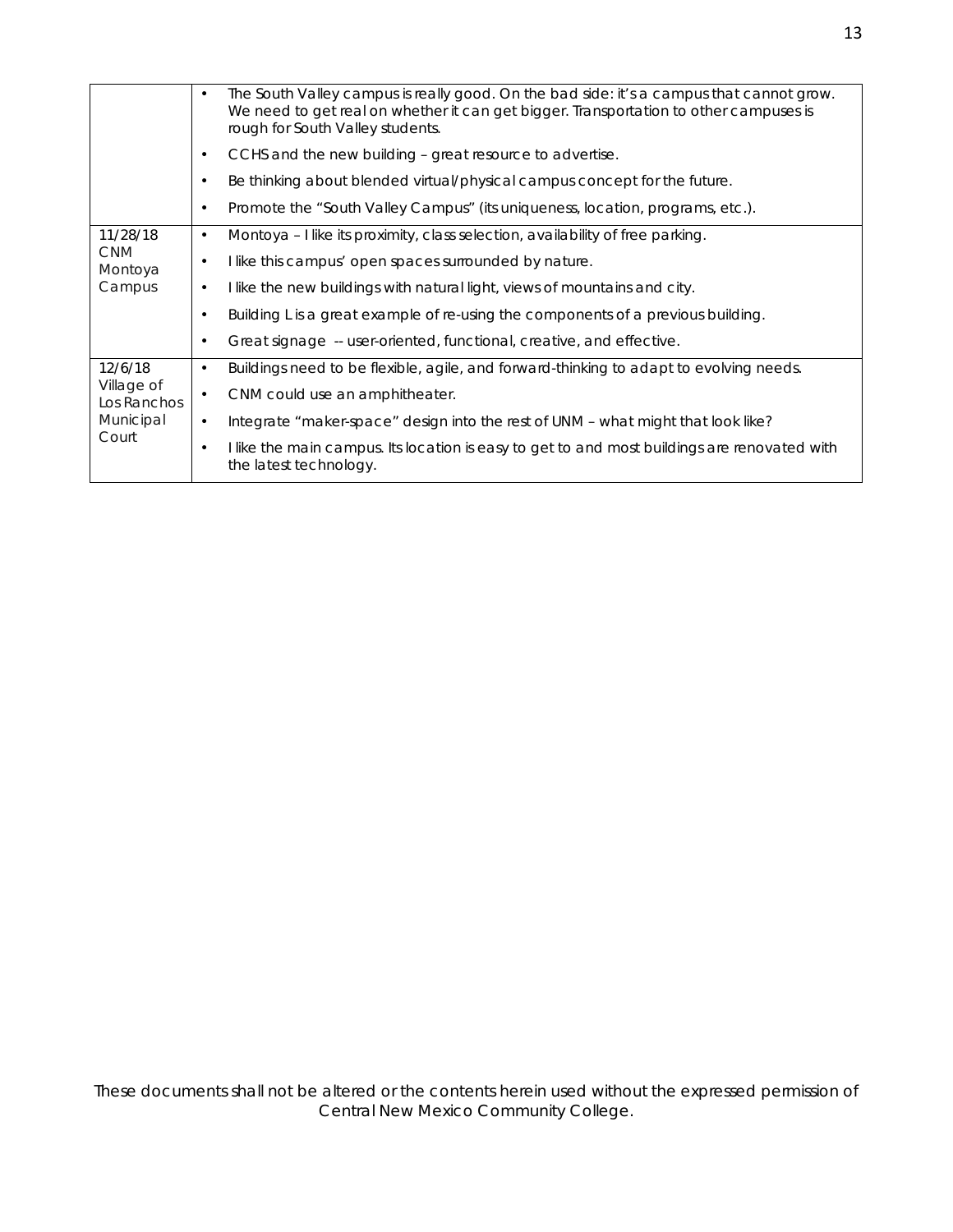## **Input: What can CNM do to improve or increase your (i.e. the community's) awareness of and participation in what CNM offers?**

| Session                              | <b>Comments</b> |                                                                                                                                                                                                                                                                                                                                                                                                                                                      |
|--------------------------------------|-----------------|------------------------------------------------------------------------------------------------------------------------------------------------------------------------------------------------------------------------------------------------------------------------------------------------------------------------------------------------------------------------------------------------------------------------------------------------------|
| 10/30/18                             | $\bullet$       | Get people on campuses whether it's through a noncredit class or to hear a speaker.                                                                                                                                                                                                                                                                                                                                                                  |
| CNM Main<br>Campus                   | $\bullet$       | Get people here and they will realize, "Oh my gosh I can't believe this is going on."                                                                                                                                                                                                                                                                                                                                                                |
|                                      | $\bullet$       | Put a Starbucks on every corner.                                                                                                                                                                                                                                                                                                                                                                                                                     |
|                                      | $\bullet$       | Use student food trucks as a draw.                                                                                                                                                                                                                                                                                                                                                                                                                   |
| 11/05/18<br>Rio Rancho               | $\bullet$       | CNM seems to do a good job reaching out to schools - how about reaching out to<br>businesses, the community and others as well?                                                                                                                                                                                                                                                                                                                      |
| Public<br>Schools<br><b>Building</b> | $\bullet$       | CNM does have a board member with connection to New Mexico Workforce Connection.<br>Leverage that connection. Sometimes CNM is not offering the desired program for local<br>businesses.                                                                                                                                                                                                                                                             |
|                                      | $\bullet$       | Offer opportunities and means for families, students, and residents to come to campus and<br>learn what's out there.                                                                                                                                                                                                                                                                                                                                 |
|                                      | $\bullet$       | Keep communicating what CNM is doing right now. Use a variety of forms to communicate;<br>ensure everyone knows all forms (social media, TV, print media, etc.).                                                                                                                                                                                                                                                                                     |
|                                      | $\bullet$       | Improve outreach and communications with parents. Close the gap between what the<br>students know and what their parents know?                                                                                                                                                                                                                                                                                                                       |
|                                      | $\bullet$       | Continue to improve the pipeline beginning in HS through higher education to employers.                                                                                                                                                                                                                                                                                                                                                              |
|                                      | $\bullet$       | Target marketing to Westside/Rio Rancho residents specifically on programs available on the<br>Westside and in Rio Rancho.                                                                                                                                                                                                                                                                                                                           |
|                                      | $\bullet$       | CNM has a lot of different campuses, but it's not clear to me what they specialize in or how<br>they fit into the bigger CNM picture.                                                                                                                                                                                                                                                                                                                |
|                                      |                 | Maybe each site can identify what skills and programs are offered there.<br>$\circ$                                                                                                                                                                                                                                                                                                                                                                  |
|                                      |                 | Maybe create a "Communication Campus" to drive integrated communications.<br>$\circ$                                                                                                                                                                                                                                                                                                                                                                 |
|                                      |                 | What about distance learning where students don't have to go to that campus?<br>$\circ$<br>They can take remote classes or tele-classes.                                                                                                                                                                                                                                                                                                             |
| 11/15/18                             | $\bullet$       | Get the word out and let people know what's available and happening.                                                                                                                                                                                                                                                                                                                                                                                 |
| <b>CNM</b><br>Westside<br>Campus     | $\bullet$       | Westside has beautiful campus and things that go under-used. Maybe open houses - offer<br>them again and again to get Westside community to come to Westside campus - engage<br>students and parents.                                                                                                                                                                                                                                                |
|                                      | $\bullet$       | I appreciate the event that engages high school counselors -- when we involve stakeholders<br>and people who influence other people; counselors can be the door for so many students).<br>CNM is just as good as a university. Why don't people know all the amazing things at CNM?<br>It's not always a Bachelor's degree that gets you into a great profession. Involving<br>stakeholders in community is an awesome way to improve communication. |
|                                      | $\bullet$       | Deep dive coding for block chain - get high school teachers aware of this opportunity. Seek<br>a grant from city government to develop curriculum beyond what exists.                                                                                                                                                                                                                                                                                |
|                                      | $\bullet$       | Host regular events and zero in on targeted topics.                                                                                                                                                                                                                                                                                                                                                                                                  |
|                                      | $\bullet$       | Great idea to offer movie nights, concerts, etc. - the more you get people on campus the<br>better.                                                                                                                                                                                                                                                                                                                                                  |
|                                      | $\bullet$       | Find ways to have more high school students on campus.                                                                                                                                                                                                                                                                                                                                                                                               |
|                                      |                 | Teachers need training because the technology is advancing so quickly. Some high school<br>teachers could enroll in CNM courses.                                                                                                                                                                                                                                                                                                                     |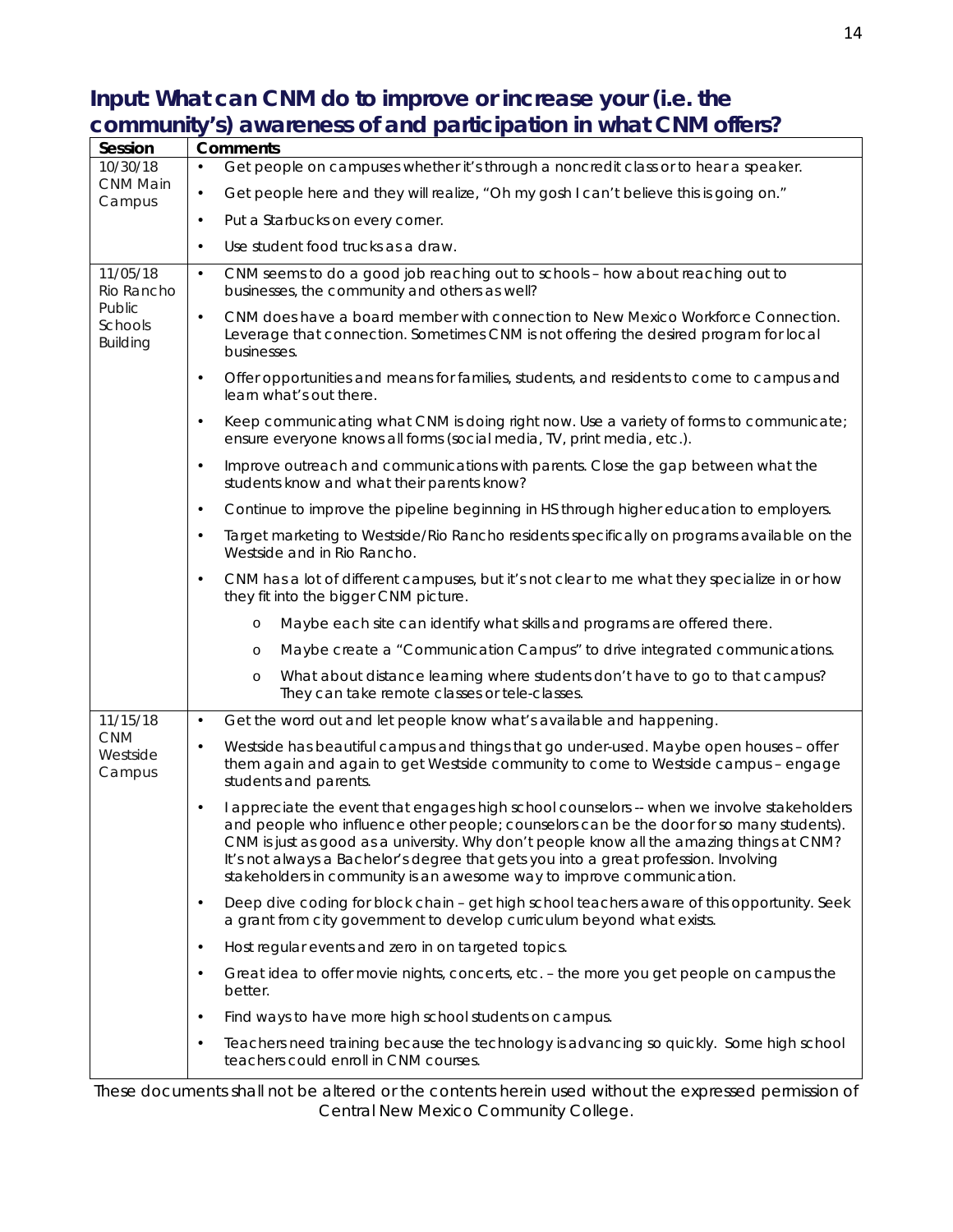|                                              | $\bullet$ | Summer academy for teachers who bring what they learn back into their classrooms.                                                                                                                                                                                                                                                                                                                                                                                                                    |
|----------------------------------------------|-----------|------------------------------------------------------------------------------------------------------------------------------------------------------------------------------------------------------------------------------------------------------------------------------------------------------------------------------------------------------------------------------------------------------------------------------------------------------------------------------------------------------|
| 11/27/18<br>Rio Grande<br><b>High School</b> | $\bullet$ | Return to adult education - for example, open Spanish classes.                                                                                                                                                                                                                                                                                                                                                                                                                                       |
|                                              | $\bullet$ | Provide and advertise more volunteer opportunities.                                                                                                                                                                                                                                                                                                                                                                                                                                                  |
|                                              |           | Create opportunities for the business community to get involved (for example, engaging in<br>certain classes) and to provide internships. When the business community get engaged it<br>provides built-in opportunities for students. CNM should solicit help from businesses.                                                                                                                                                                                                                       |
|                                              |           | Do you have a defined mentorship program with the business community? Answer:<br>$\circ$<br>No, we have various offerings but no defined program.                                                                                                                                                                                                                                                                                                                                                    |
|                                              |           | There's a perception that CNM graduates don't get the good jobs that UNM graduates do.<br>Need to market where CNM students end up - what jobs, careers, and successes they go on<br>to have. You may have the data about this, but the community doesn't know.                                                                                                                                                                                                                                      |
|                                              | $\bullet$ | Market the greatness of public education. We need to demonstrate to our city the value of<br>public education. Show that CNM is part of the natural trajectory and a reflection of public<br>education at its finest. One does not need to pay a lot for a great education.                                                                                                                                                                                                                          |
|                                              |           | Build strong, defined mentorship programs - business-to-student and student-to-student.<br>Promote peer-to-peer mentoring. At my high school, we sponsored college students to<br>mentor in our HS students. The college students served as role models and encouraged the<br>high school students. The mentors can bring to light opportunities provided by CNM and<br>encourage the high school students to pursue post-secondary education. Serve as a place<br>for students to "try on" college. |
|                                              | $\bullet$ | We need stronger APS-CNM-UNM partnerships with CEC, Teacher Cadet, Dual Credit.<br>Continually assess needs and wants of students and communities. Engage younger students<br>and their families (e.g., field trips). Educate the parents about cost-benefits of college. The<br>good work of CNM would permeate into the community through a tighter engagement and<br>collaboration with the high schools.                                                                                         |
|                                              | $\bullet$ | Make this introductory video public - advertise to the whole community, not just<br>Albuquerque but all parts of NM.                                                                                                                                                                                                                                                                                                                                                                                 |
|                                              | $\bullet$ | Publicize key innovations such as CCHS and opportunities for high school students. Use<br>students as source of public awareness.                                                                                                                                                                                                                                                                                                                                                                    |
|                                              | $\bullet$ | Hold more frequent open houses.                                                                                                                                                                                                                                                                                                                                                                                                                                                                      |
|                                              | $\bullet$ | Tighten the connections to and relationships with high school counselors.                                                                                                                                                                                                                                                                                                                                                                                                                            |
|                                              |           | There's an exciting opportunity to strengthen strategic communications with the South Valley<br>community. We are strategically located off I-25. Students come to CNM from many rural<br>areas. The South Valley campus is strategically located to serve these students.                                                                                                                                                                                                                           |
| 11/28/18<br><b>CNM</b><br>Montoya<br>Campus  | $\bullet$ | Marketing and communications to reach everyone can be tough given different ways that<br>people consume information.                                                                                                                                                                                                                                                                                                                                                                                 |
|                                              | $\bullet$ | One idea might be to have people sign up for a CNM newsletter - i.e., "opt-in" during<br>registration, or when visiting CNM website landing page                                                                                                                                                                                                                                                                                                                                                     |
|                                              | $\bullet$ | Weekly Marketing and Communication Office meeting for community (in addition to CNM<br>team).                                                                                                                                                                                                                                                                                                                                                                                                        |
|                                              | $\bullet$ | Leveraging libraries and K-12 schools as channels for communication and information<br>sharing with community members.                                                                                                                                                                                                                                                                                                                                                                               |
|                                              | $\bullet$ | Keep spreading the word regarding the value of CNM to students and the community - e.g.,<br>"excellent product at great price."                                                                                                                                                                                                                                                                                                                                                                      |
|                                              | $\bullet$ | Continually generate awareness about all that CNM offers.                                                                                                                                                                                                                                                                                                                                                                                                                                            |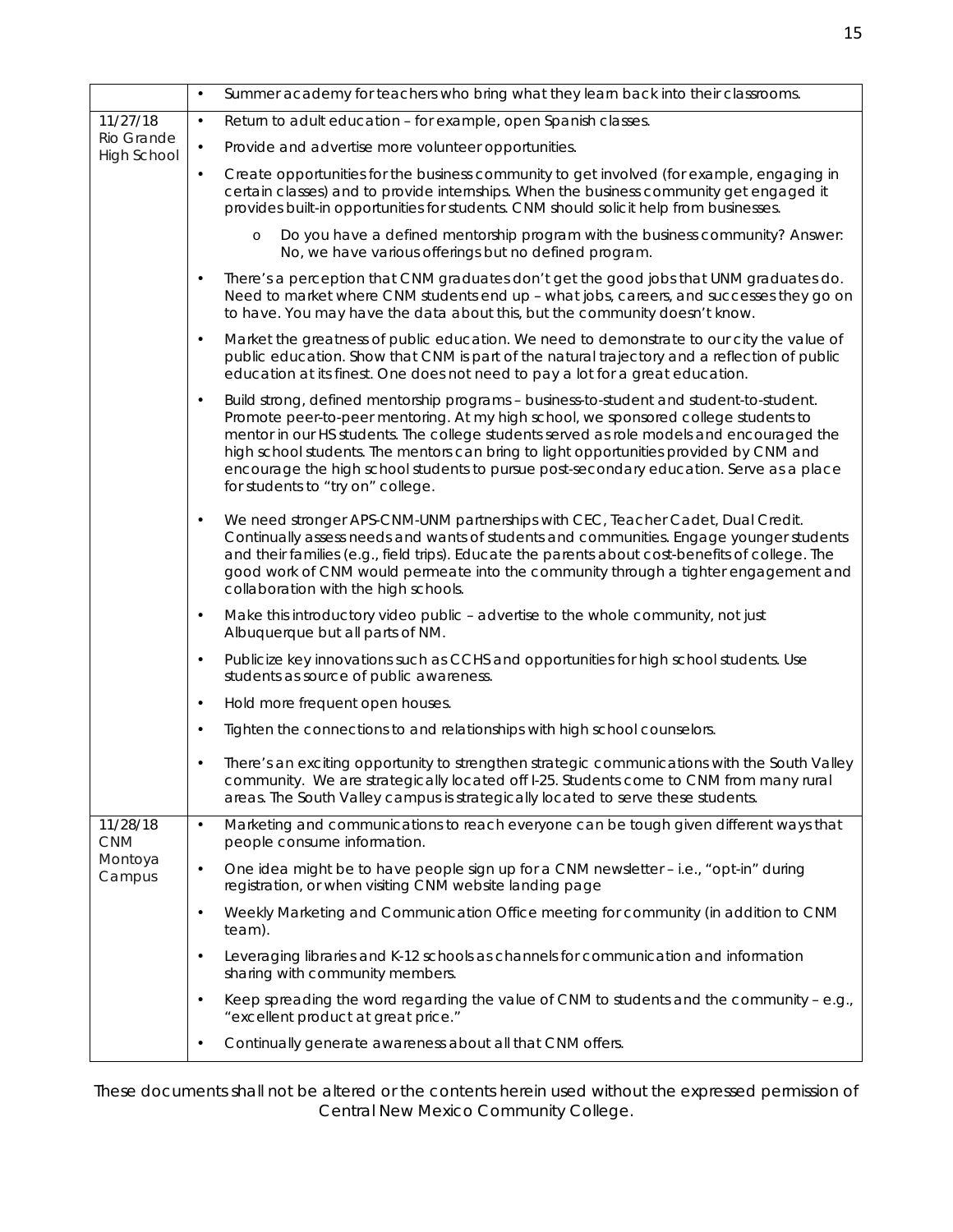| 12/6/18<br>Village of<br>Los<br>Ranchos<br>Municipal<br>Court | Showcase the personal connections that CNM create with students.<br>٠<br>Promote re-skilling and lifelong learning.<br>٠                                                       |
|---------------------------------------------------------------|--------------------------------------------------------------------------------------------------------------------------------------------------------------------------------|
|                                                               | Provide and draw attention to clear instructions on website regarding public forums.<br>٠                                                                                      |
|                                                               | Connect with high school students and their families to share choices offered at CNM.<br>٠                                                                                     |
|                                                               | Use multi-generation approach – invite families/family members to come visit CNM.<br>٠<br>Create space where people want to gather, work, collaborate, and learn.<br>$\bullet$ |
|                                                               | Promote CNM and its programs to large businesses looking to relocate or expand.<br>$\bullet$                                                                                   |
|                                                               | More television, radio, and billboard ads promoting CNM. Use multiple channels for<br>communicating.                                                                           |
|                                                               |                                                                                                                                                                                |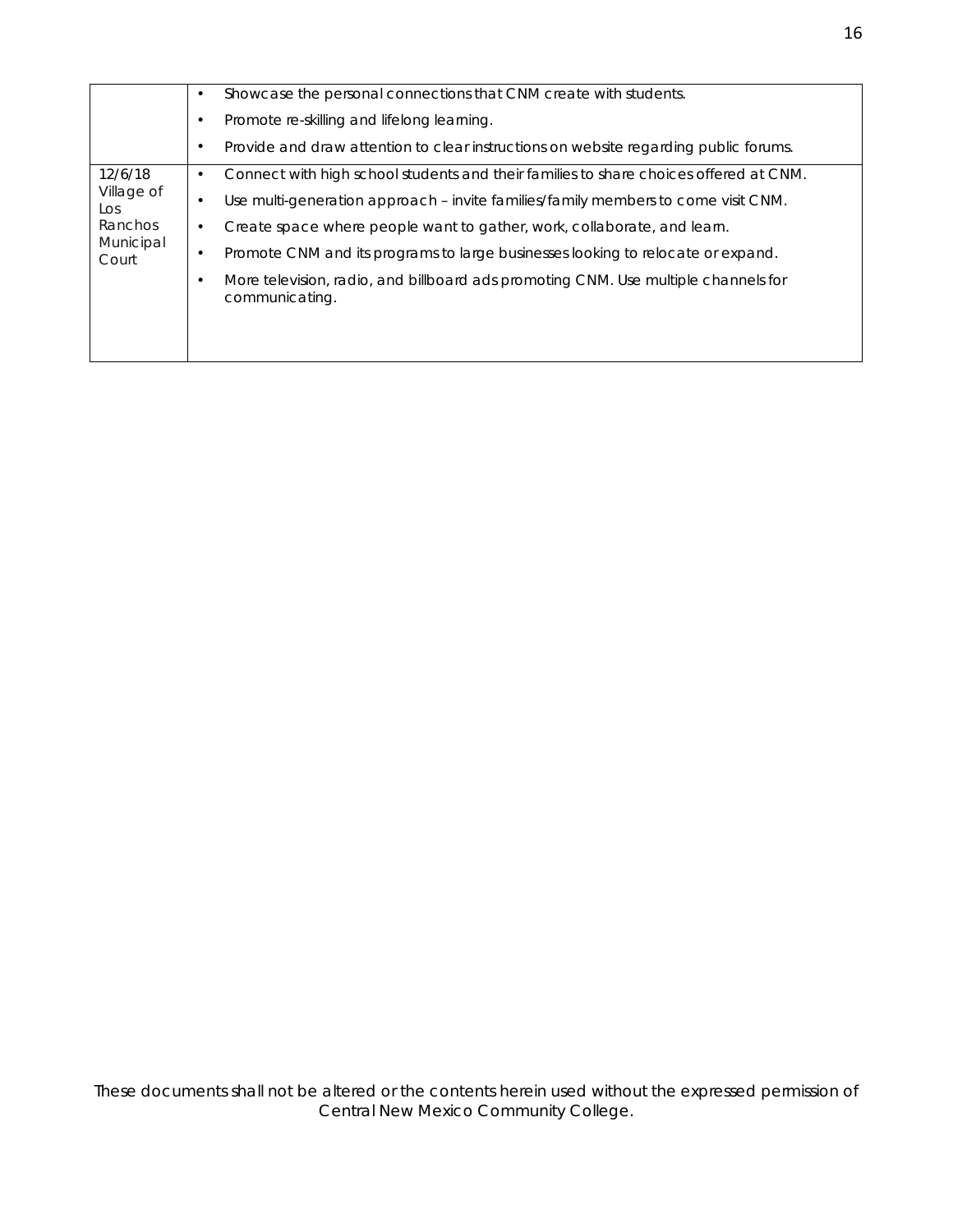# **Open Comments and Questions**

| Missions/functions that CNM could fulfill: Is there any way for institutions like CNM to take on<br>10/30/18<br>$\bullet$<br>broad and comprehensive problems we face? There is no shortage of crime for example.<br>Main<br>Maybe CNM can be the one place where things come together among public sector<br>Campus<br>players to address our community's challenges.<br>What's happening to the film program, especially given the presence of NetFlix?<br>$\bullet$<br>Be transportation savvy and get people out of their cars. I hope CNM will be a big part of<br>$\bullet$<br>the next phase of public transportation planning by the city.<br>Campus safety - work in conjunction with the neighborhood associations to develop an<br>$\bullet$<br>overarching approach to safety.<br>From a Chamber of Commerce perspective, we have communities clustered in geographic<br>11/05/18<br>$\bullet$<br>areas. We should offer classes here in Ventana Ranch and Westside and not have students<br>Rio Rancho<br>Public<br>drive across the river. Westside and Rio Rancho is one big community.<br>Schools<br>What is the vision for the West campus, Rio Rancho campus and Ventana campus? And<br>$\bullet$<br><b>Building</b><br>how does it help community?<br>Dr. Winograd - thank you for challenging us. We do social media, billboards, TV ads, flyers<br>$\bullet$<br>and still we have a gap that is being identified tonight. We are not getting the broad<br>information out there.<br>Maybe the next step is having a discussion about here's what we're doing and<br>$\circ$<br>where we're missing the mark.<br>Because we deal with adults instead of children, often we communicate in a way<br>$\circ$<br>that leaves parents out. We need to find a way to engage parents.<br>Want to truly focus on communication during the next year.<br>$\circ$<br>How does CNM work with new employers (NetFlix, etc.)?<br>$\bullet$<br>Usually conversation starts with economic development folks; usually we don't even<br>$\circ$<br>know the company; they talk with folks to learn what's available.<br>We're invited in and we only go at the invitation of the economic development<br>$\circ$<br>folks. We participate at a higher level.<br>11/15/18<br>"It's the best kept secret" - but do we want that?<br>$\bullet$<br>Westside<br>How much are you targeting businesses, municipalities and state employees, large<br>$\bullet$<br>Campus<br>workforce who needs training?<br>Large companies don't need degrees, they need workers with skills.<br>$\bullet$<br>Be an incubator for creative ideas like: tilapia farm that uses waste water to grow jalapenos.<br>Uber announced all drivers can take classes at Arizona State University for free - another<br>example.<br>CNM Ingenuity - workforce development partner - trade unions, water authority, short skills-<br>$\bullet$<br>based training. One challenge is funding for non-credit training; no financial aid; businesses<br>have to pay for training. Many businesses do turn to CNM for response.<br>When businesses leave city, does CNM retrain workforce? Yes - assessment of skills and<br>$\bullet$<br>retraining.<br>Behind the scenes, we have talented, good, hard-working people at CNM, reach out to<br>$\bullet$<br>larger corporations and endowments.<br>Curious how CNM will implement all these ideas, strategies.<br>11/27/18<br>$\bullet$<br>Rio Grande<br>High School | Session | <b>Comments</b> |  |
|---------------------------------------------------------------------------------------------------------------------------------------------------------------------------------------------------------------------------------------------------------------------------------------------------------------------------------------------------------------------------------------------------------------------------------------------------------------------------------------------------------------------------------------------------------------------------------------------------------------------------------------------------------------------------------------------------------------------------------------------------------------------------------------------------------------------------------------------------------------------------------------------------------------------------------------------------------------------------------------------------------------------------------------------------------------------------------------------------------------------------------------------------------------------------------------------------------------------------------------------------------------------------------------------------------------------------------------------------------------------------------------------------------------------------------------------------------------------------------------------------------------------------------------------------------------------------------------------------------------------------------------------------------------------------------------------------------------------------------------------------------------------------------------------------------------------------------------------------------------------------------------------------------------------------------------------------------------------------------------------------------------------------------------------------------------------------------------------------------------------------------------------------------------------------------------------------------------------------------------------------------------------------------------------------------------------------------------------------------------------------------------------------------------------------------------------------------------------------------------------------------------------------------------------------------------------------------------------------------------------------------------------------------------------------------------------------------------------------------------------------------------------------------------------------------------------------------------------------------------------------------------------------------------------------------------------------------------------------------------------------------------------------------------------------------------------------------------------------------------------------------------------------------------------------------------------------------------------------------------------------------------------------------------------------------------------------------------------------------------------------------------------------------------------------------------------------------------------------------------|---------|-----------------|--|
|                                                                                                                                                                                                                                                                                                                                                                                                                                                                                                                                                                                                                                                                                                                                                                                                                                                                                                                                                                                                                                                                                                                                                                                                                                                                                                                                                                                                                                                                                                                                                                                                                                                                                                                                                                                                                                                                                                                                                                                                                                                                                                                                                                                                                                                                                                                                                                                                                                                                                                                                                                                                                                                                                                                                                                                                                                                                                                                                                                                                                                                                                                                                                                                                                                                                                                                                                                                                                                                                                       |         |                 |  |
|                                                                                                                                                                                                                                                                                                                                                                                                                                                                                                                                                                                                                                                                                                                                                                                                                                                                                                                                                                                                                                                                                                                                                                                                                                                                                                                                                                                                                                                                                                                                                                                                                                                                                                                                                                                                                                                                                                                                                                                                                                                                                                                                                                                                                                                                                                                                                                                                                                                                                                                                                                                                                                                                                                                                                                                                                                                                                                                                                                                                                                                                                                                                                                                                                                                                                                                                                                                                                                                                                       |         |                 |  |
|                                                                                                                                                                                                                                                                                                                                                                                                                                                                                                                                                                                                                                                                                                                                                                                                                                                                                                                                                                                                                                                                                                                                                                                                                                                                                                                                                                                                                                                                                                                                                                                                                                                                                                                                                                                                                                                                                                                                                                                                                                                                                                                                                                                                                                                                                                                                                                                                                                                                                                                                                                                                                                                                                                                                                                                                                                                                                                                                                                                                                                                                                                                                                                                                                                                                                                                                                                                                                                                                                       |         |                 |  |
|                                                                                                                                                                                                                                                                                                                                                                                                                                                                                                                                                                                                                                                                                                                                                                                                                                                                                                                                                                                                                                                                                                                                                                                                                                                                                                                                                                                                                                                                                                                                                                                                                                                                                                                                                                                                                                                                                                                                                                                                                                                                                                                                                                                                                                                                                                                                                                                                                                                                                                                                                                                                                                                                                                                                                                                                                                                                                                                                                                                                                                                                                                                                                                                                                                                                                                                                                                                                                                                                                       |         |                 |  |
|                                                                                                                                                                                                                                                                                                                                                                                                                                                                                                                                                                                                                                                                                                                                                                                                                                                                                                                                                                                                                                                                                                                                                                                                                                                                                                                                                                                                                                                                                                                                                                                                                                                                                                                                                                                                                                                                                                                                                                                                                                                                                                                                                                                                                                                                                                                                                                                                                                                                                                                                                                                                                                                                                                                                                                                                                                                                                                                                                                                                                                                                                                                                                                                                                                                                                                                                                                                                                                                                                       |         |                 |  |
|                                                                                                                                                                                                                                                                                                                                                                                                                                                                                                                                                                                                                                                                                                                                                                                                                                                                                                                                                                                                                                                                                                                                                                                                                                                                                                                                                                                                                                                                                                                                                                                                                                                                                                                                                                                                                                                                                                                                                                                                                                                                                                                                                                                                                                                                                                                                                                                                                                                                                                                                                                                                                                                                                                                                                                                                                                                                                                                                                                                                                                                                                                                                                                                                                                                                                                                                                                                                                                                                                       |         |                 |  |
|                                                                                                                                                                                                                                                                                                                                                                                                                                                                                                                                                                                                                                                                                                                                                                                                                                                                                                                                                                                                                                                                                                                                                                                                                                                                                                                                                                                                                                                                                                                                                                                                                                                                                                                                                                                                                                                                                                                                                                                                                                                                                                                                                                                                                                                                                                                                                                                                                                                                                                                                                                                                                                                                                                                                                                                                                                                                                                                                                                                                                                                                                                                                                                                                                                                                                                                                                                                                                                                                                       |         |                 |  |
|                                                                                                                                                                                                                                                                                                                                                                                                                                                                                                                                                                                                                                                                                                                                                                                                                                                                                                                                                                                                                                                                                                                                                                                                                                                                                                                                                                                                                                                                                                                                                                                                                                                                                                                                                                                                                                                                                                                                                                                                                                                                                                                                                                                                                                                                                                                                                                                                                                                                                                                                                                                                                                                                                                                                                                                                                                                                                                                                                                                                                                                                                                                                                                                                                                                                                                                                                                                                                                                                                       |         |                 |  |
|                                                                                                                                                                                                                                                                                                                                                                                                                                                                                                                                                                                                                                                                                                                                                                                                                                                                                                                                                                                                                                                                                                                                                                                                                                                                                                                                                                                                                                                                                                                                                                                                                                                                                                                                                                                                                                                                                                                                                                                                                                                                                                                                                                                                                                                                                                                                                                                                                                                                                                                                                                                                                                                                                                                                                                                                                                                                                                                                                                                                                                                                                                                                                                                                                                                                                                                                                                                                                                                                                       |         |                 |  |
|                                                                                                                                                                                                                                                                                                                                                                                                                                                                                                                                                                                                                                                                                                                                                                                                                                                                                                                                                                                                                                                                                                                                                                                                                                                                                                                                                                                                                                                                                                                                                                                                                                                                                                                                                                                                                                                                                                                                                                                                                                                                                                                                                                                                                                                                                                                                                                                                                                                                                                                                                                                                                                                                                                                                                                                                                                                                                                                                                                                                                                                                                                                                                                                                                                                                                                                                                                                                                                                                                       |         |                 |  |
|                                                                                                                                                                                                                                                                                                                                                                                                                                                                                                                                                                                                                                                                                                                                                                                                                                                                                                                                                                                                                                                                                                                                                                                                                                                                                                                                                                                                                                                                                                                                                                                                                                                                                                                                                                                                                                                                                                                                                                                                                                                                                                                                                                                                                                                                                                                                                                                                                                                                                                                                                                                                                                                                                                                                                                                                                                                                                                                                                                                                                                                                                                                                                                                                                                                                                                                                                                                                                                                                                       |         |                 |  |
|                                                                                                                                                                                                                                                                                                                                                                                                                                                                                                                                                                                                                                                                                                                                                                                                                                                                                                                                                                                                                                                                                                                                                                                                                                                                                                                                                                                                                                                                                                                                                                                                                                                                                                                                                                                                                                                                                                                                                                                                                                                                                                                                                                                                                                                                                                                                                                                                                                                                                                                                                                                                                                                                                                                                                                                                                                                                                                                                                                                                                                                                                                                                                                                                                                                                                                                                                                                                                                                                                       |         |                 |  |
|                                                                                                                                                                                                                                                                                                                                                                                                                                                                                                                                                                                                                                                                                                                                                                                                                                                                                                                                                                                                                                                                                                                                                                                                                                                                                                                                                                                                                                                                                                                                                                                                                                                                                                                                                                                                                                                                                                                                                                                                                                                                                                                                                                                                                                                                                                                                                                                                                                                                                                                                                                                                                                                                                                                                                                                                                                                                                                                                                                                                                                                                                                                                                                                                                                                                                                                                                                                                                                                                                       |         |                 |  |
|                                                                                                                                                                                                                                                                                                                                                                                                                                                                                                                                                                                                                                                                                                                                                                                                                                                                                                                                                                                                                                                                                                                                                                                                                                                                                                                                                                                                                                                                                                                                                                                                                                                                                                                                                                                                                                                                                                                                                                                                                                                                                                                                                                                                                                                                                                                                                                                                                                                                                                                                                                                                                                                                                                                                                                                                                                                                                                                                                                                                                                                                                                                                                                                                                                                                                                                                                                                                                                                                                       |         |                 |  |
|                                                                                                                                                                                                                                                                                                                                                                                                                                                                                                                                                                                                                                                                                                                                                                                                                                                                                                                                                                                                                                                                                                                                                                                                                                                                                                                                                                                                                                                                                                                                                                                                                                                                                                                                                                                                                                                                                                                                                                                                                                                                                                                                                                                                                                                                                                                                                                                                                                                                                                                                                                                                                                                                                                                                                                                                                                                                                                                                                                                                                                                                                                                                                                                                                                                                                                                                                                                                                                                                                       |         |                 |  |
|                                                                                                                                                                                                                                                                                                                                                                                                                                                                                                                                                                                                                                                                                                                                                                                                                                                                                                                                                                                                                                                                                                                                                                                                                                                                                                                                                                                                                                                                                                                                                                                                                                                                                                                                                                                                                                                                                                                                                                                                                                                                                                                                                                                                                                                                                                                                                                                                                                                                                                                                                                                                                                                                                                                                                                                                                                                                                                                                                                                                                                                                                                                                                                                                                                                                                                                                                                                                                                                                                       |         |                 |  |
|                                                                                                                                                                                                                                                                                                                                                                                                                                                                                                                                                                                                                                                                                                                                                                                                                                                                                                                                                                                                                                                                                                                                                                                                                                                                                                                                                                                                                                                                                                                                                                                                                                                                                                                                                                                                                                                                                                                                                                                                                                                                                                                                                                                                                                                                                                                                                                                                                                                                                                                                                                                                                                                                                                                                                                                                                                                                                                                                                                                                                                                                                                                                                                                                                                                                                                                                                                                                                                                                                       |         |                 |  |
|                                                                                                                                                                                                                                                                                                                                                                                                                                                                                                                                                                                                                                                                                                                                                                                                                                                                                                                                                                                                                                                                                                                                                                                                                                                                                                                                                                                                                                                                                                                                                                                                                                                                                                                                                                                                                                                                                                                                                                                                                                                                                                                                                                                                                                                                                                                                                                                                                                                                                                                                                                                                                                                                                                                                                                                                                                                                                                                                                                                                                                                                                                                                                                                                                                                                                                                                                                                                                                                                                       |         |                 |  |
|                                                                                                                                                                                                                                                                                                                                                                                                                                                                                                                                                                                                                                                                                                                                                                                                                                                                                                                                                                                                                                                                                                                                                                                                                                                                                                                                                                                                                                                                                                                                                                                                                                                                                                                                                                                                                                                                                                                                                                                                                                                                                                                                                                                                                                                                                                                                                                                                                                                                                                                                                                                                                                                                                                                                                                                                                                                                                                                                                                                                                                                                                                                                                                                                                                                                                                                                                                                                                                                                                       |         |                 |  |
|                                                                                                                                                                                                                                                                                                                                                                                                                                                                                                                                                                                                                                                                                                                                                                                                                                                                                                                                                                                                                                                                                                                                                                                                                                                                                                                                                                                                                                                                                                                                                                                                                                                                                                                                                                                                                                                                                                                                                                                                                                                                                                                                                                                                                                                                                                                                                                                                                                                                                                                                                                                                                                                                                                                                                                                                                                                                                                                                                                                                                                                                                                                                                                                                                                                                                                                                                                                                                                                                                       |         |                 |  |
|                                                                                                                                                                                                                                                                                                                                                                                                                                                                                                                                                                                                                                                                                                                                                                                                                                                                                                                                                                                                                                                                                                                                                                                                                                                                                                                                                                                                                                                                                                                                                                                                                                                                                                                                                                                                                                                                                                                                                                                                                                                                                                                                                                                                                                                                                                                                                                                                                                                                                                                                                                                                                                                                                                                                                                                                                                                                                                                                                                                                                                                                                                                                                                                                                                                                                                                                                                                                                                                                                       |         |                 |  |
|                                                                                                                                                                                                                                                                                                                                                                                                                                                                                                                                                                                                                                                                                                                                                                                                                                                                                                                                                                                                                                                                                                                                                                                                                                                                                                                                                                                                                                                                                                                                                                                                                                                                                                                                                                                                                                                                                                                                                                                                                                                                                                                                                                                                                                                                                                                                                                                                                                                                                                                                                                                                                                                                                                                                                                                                                                                                                                                                                                                                                                                                                                                                                                                                                                                                                                                                                                                                                                                                                       |         |                 |  |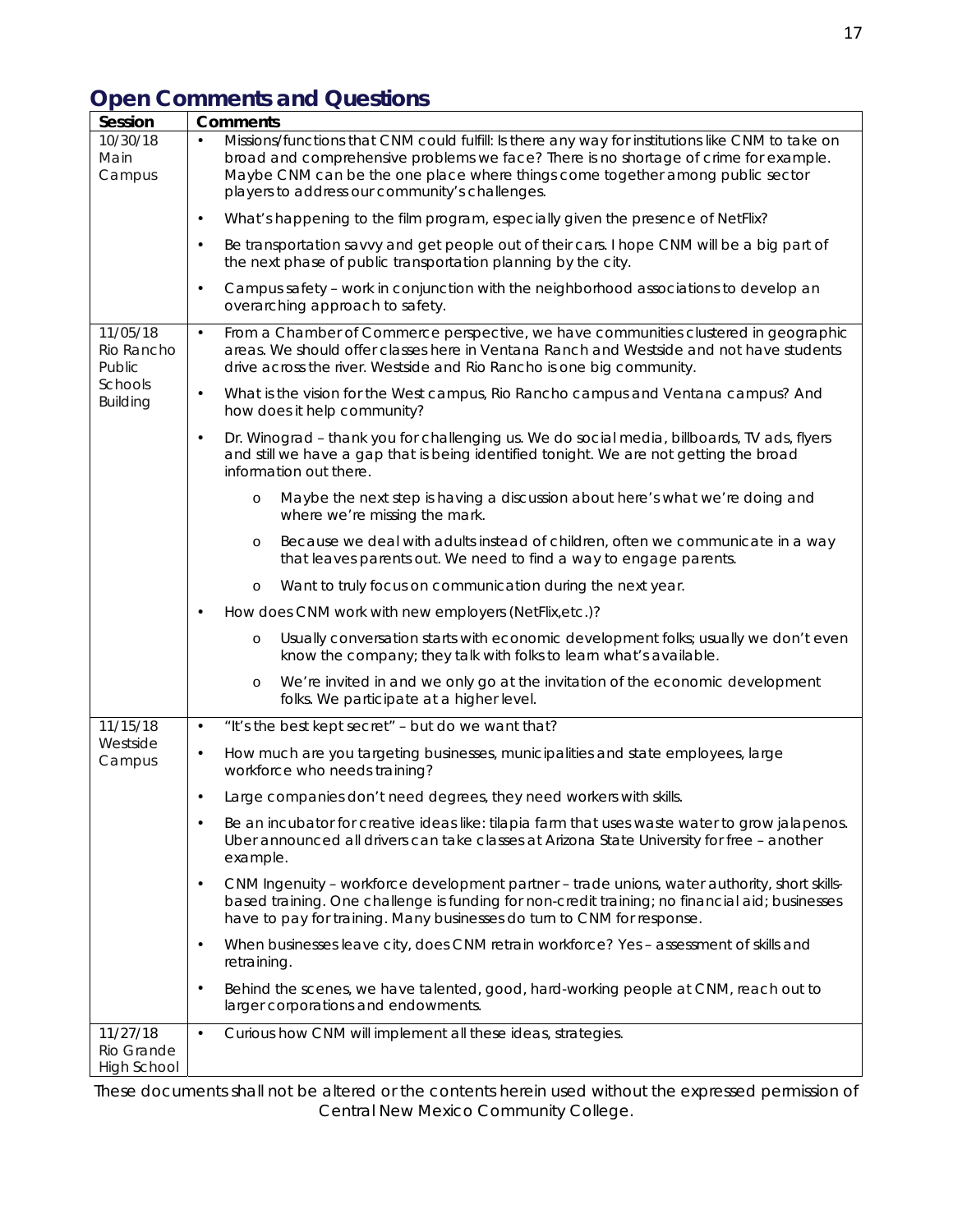|          | How will CNM keep the community informed about its progress, achievements and impact -<br>from both a communication and accountability stand point? |
|----------|-----------------------------------------------------------------------------------------------------------------------------------------------------|
|          | How would CNM get more student input on this planning endeavor?                                                                                     |
| 11/29/18 | <b>None</b>                                                                                                                                         |
| Montoya  |                                                                                                                                                     |
| Campus   |                                                                                                                                                     |
| 12/6/18  | <b>None</b>                                                                                                                                         |
| Los      |                                                                                                                                                     |
| Ranchos  |                                                                                                                                                     |
|          |                                                                                                                                                     |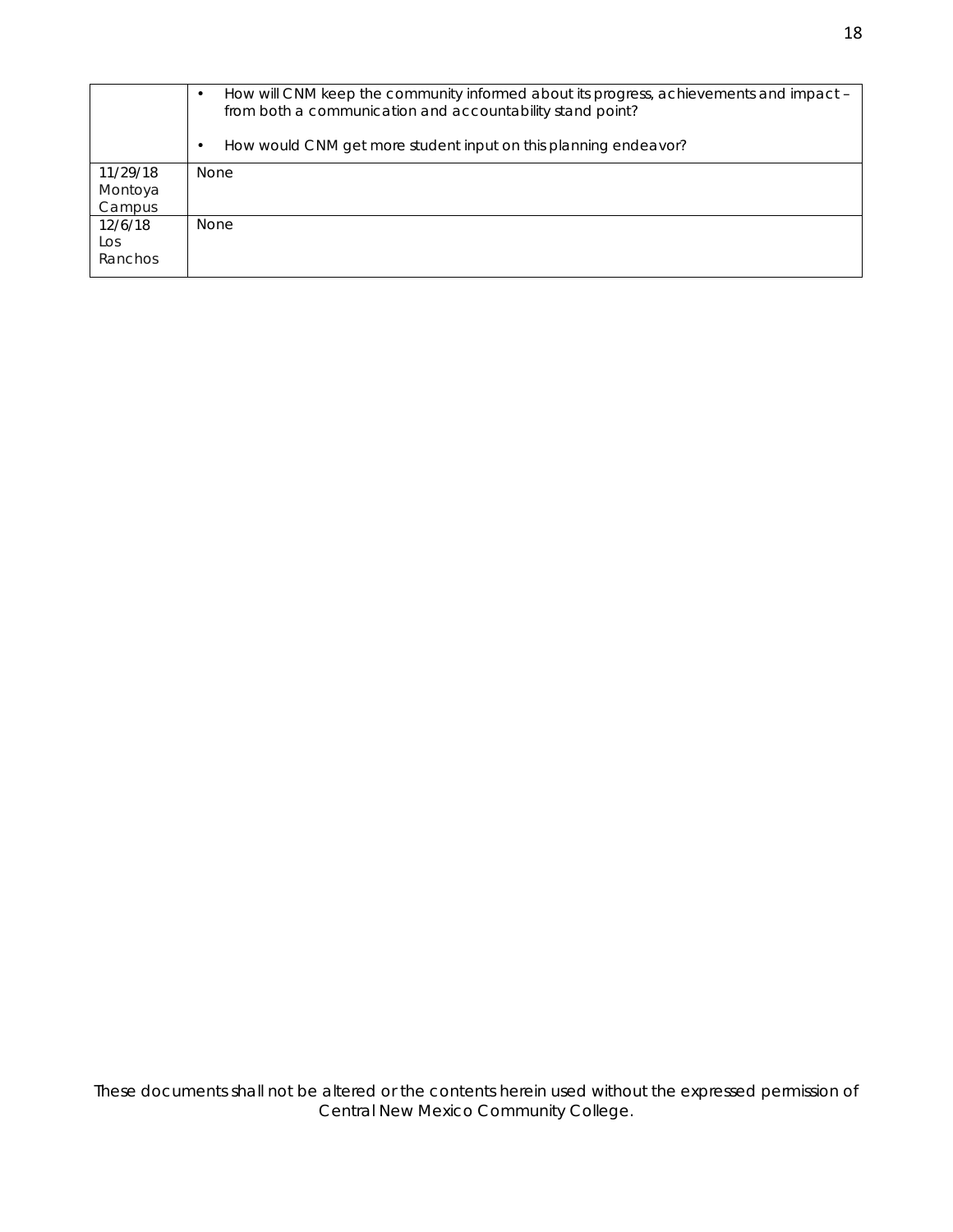# **Appendix: Themes from Internal CNM Forums**

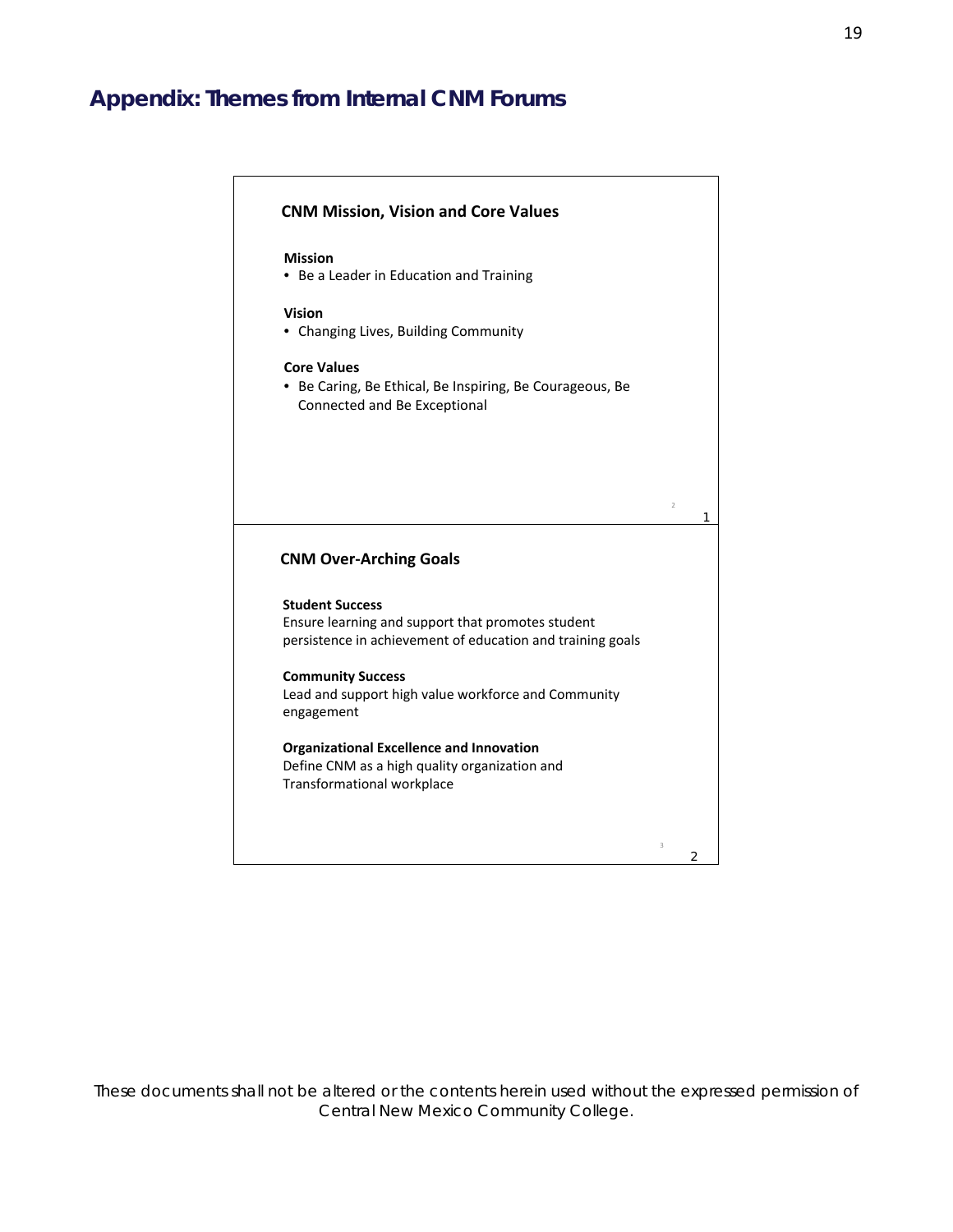#### **Preliminary Themes from Internal CNM Forums**

#### **Strengths in Student Success**

#### **❖ Student-centered culture**

- Deep level of dedication and commitment to students
- Teaching Excellence
	- #1 in the country for Hispanic and Native American graduates
	- # 2 in the country for total graduates

#### \* Responsive to community and student needs

- Programs tailored to meet student situations and needs
- Creative solutions to meet challenges and opportunities facing the community and school

#### **Preliminary Themes from Internal CNM Forums**

3

4

4

#### **Strengths in Community Success**

- $\triangle$  Strong relationship with business community and public leaders in planning for and meeting community needs
	- . For example: CNM Ingenuity, CNM Police Academy
- $\triangle$  Creative solutions and programs that tap into community strengths and generate new opportunities
	- For example: FUSE Makerspace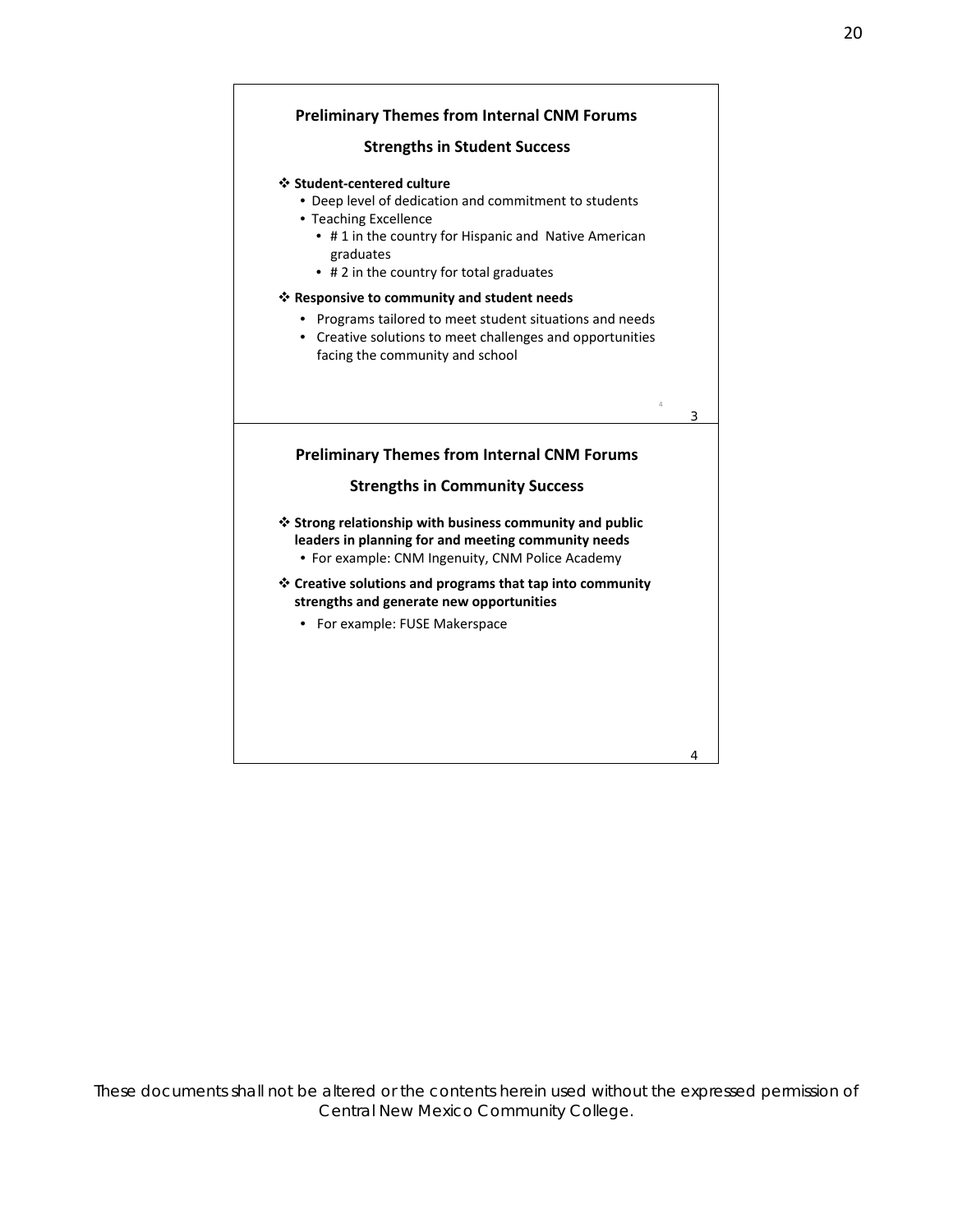

Central New Mexico Community College.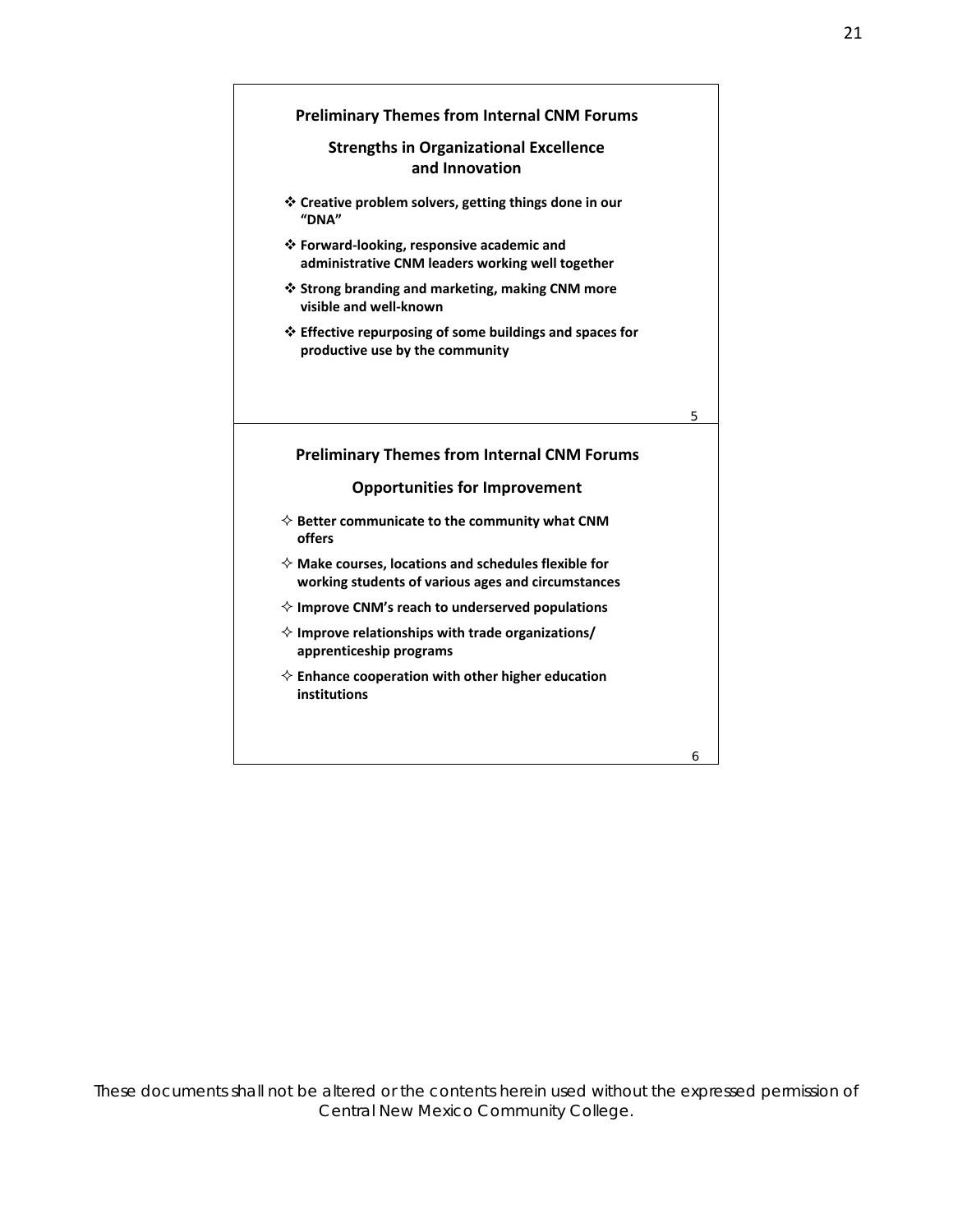#### **Preliminary Themes from Internal CNM Forums**

#### **Opportunities for Improvement**

- $\diamond$  Break down internal academic/non academic silos
- $\diamond$  Improve overall campus and physical space use
	- $\diamond$  Encourage and allow students to stay on campus when needed
	- $\diamond$  Provide family-friendly spaces, activities, services (valuable to students with children and family commitments)
	- $\diamond$  Make possible more community-based events, opportunities

 $\overline{7}$ 

#### **Preliminary Themes from Internal CNM Forums**

#### **High-Impact Considerations for the Next 5-10 Years**

- $\triangleright$  Expand program offerings
	- Provide students life-long learning opportunities to
		- Get a job
		- Succeed in a job
		- Retrain for a new job
		- Post retirement
	- Be the go-to place for dual language-based training
	- Offer certain bachelor degrees in high-demand careers and workforce skill needs

8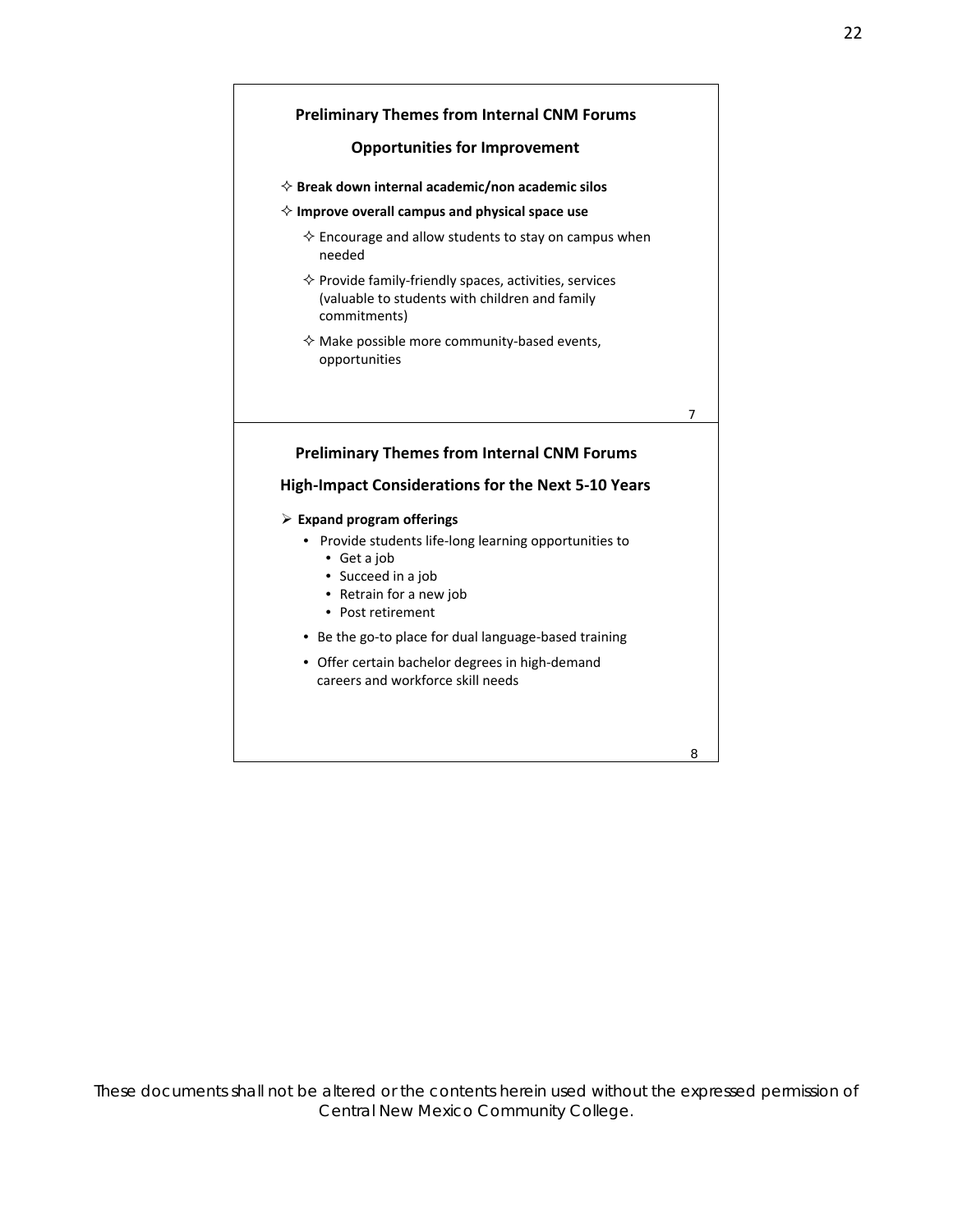